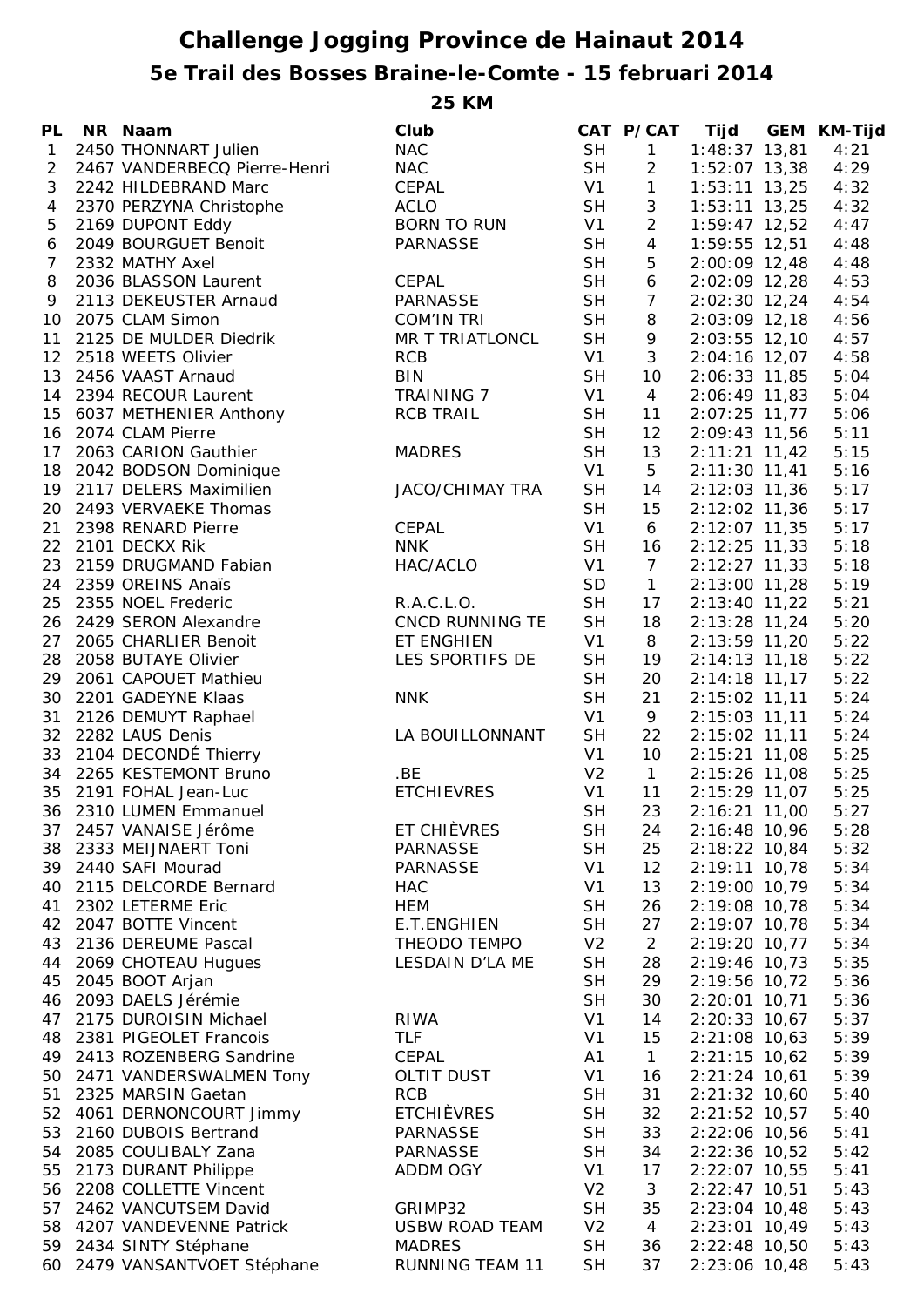| <b>PL</b> | NR Naam                           | Club                   |                | CAT P/CAT      | Tijd            | <b>GEM KM-Tijd</b> |
|-----------|-----------------------------------|------------------------|----------------|----------------|-----------------|--------------------|
| 61        | 2308 LOORE Frederic               |                        | V1             | 18             | $2:23:54$ 10,42 | 5:45               |
|           | 62 2316 MALCOURANT Cyrille        | <b>OTC</b>             | <b>SH</b>      | 38             | 2:24:24 10,39   | 5:47               |
|           | 63 2378 PIERARD Jeremy            |                        | <b>SH</b>      | 39             | $2:24:42$ 10,37 | 5:47               |
|           | 64 2114 DEKNOP Eric               | URBANTRITEAM           | V1             | 19             | 2:24:59 10,35   | 5:48               |
|           | 65 2150 DHAENE Gunther            |                        | V <sub>1</sub> | 20             | 2:25:03 10,34   | 5:48               |
|           | 66 2006 ALLART David              |                        | V <sub>1</sub> | 21             | $2:25:33$ 10,31 | 5:49               |
|           | 67 2102 DECLERCQ Joe              | <b>CEPAL</b>           | V <sub>2</sub> | 5              | 2:25:40 10,30   | 5:50               |
|           | 68 2200 FROMONT Frederic          | <b>MADRES</b>          | <b>SH</b>      | 40             | $2:25:41$ 10,30 | 5:50               |
|           | 69 2503 WANDERSCHEID Jonathan     | HEM ATHLETIC CL        | <b>SH</b>      | 41             | 2:25:45 10,29   | 5:50               |
|           | 70 2147 DEWEZ Michael             |                        | <b>SH</b>      | 42             | 2:25:59 10,28   | 5:50               |
| 71        | 4178 SCHILDERMANS Raf             |                        | <b>SH</b>      | 43             | 2:26:05 10,27   | 5:51               |
|           | 72 2029 BERGHEZAN Marie Christine | <b>BRAINE L'ALLEUD</b> | A2             | $\mathbf{1}$   | $2:26:03$ 10,27 | 5:51               |
|           |                                   |                        |                |                |                 |                    |
|           | 73 2342 MINNE Serge               | <b>AUCUNE</b>          | V <sub>2</sub> | 6              | 2:26:10 10,26   | 5:51               |
|           | 74 2198 FRENNET Philippe          |                        | <b>SH</b>      | 44             | 2:26:19 10,25   | 5:51               |
| 75        | 2140 DESWAEF Patrick              | DESWAEF TRAIL T        | <b>SH</b>      | 45             | $2:26:57$ 10,21 | 5:53               |
| 76        | 2141 DESWAEF Tanguy               | <b>DESWAEF TRAIL T</b> | <b>SH</b>      | 46             | 2:26:29 10,24   | 5:52               |
| 77        | 2338 MIDDAG Marc                  | O E H                  | V <sub>2</sub> | 7 <sup>1</sup> | 2:26:28 10,24   | 5:52               |
| 78        | 2039 BLONDIAU Marc                |                        | V <sub>1</sub> | 22             | $2:27:50$ 10,15 | 5:55               |
| 79        | 2210 GILBART Vincent              |                        | <b>SH</b>      | 47             | $2:27:24$ 10,18 | 5:54               |
| 80        | 2525 VIGNY Laurent                |                        | V1             | 23             | $2:31:18$ 9,91  | 6:03               |
| 81        | 2473 VAN GASSE Laurent            | LA BOUILLONNANT        | <b>SH</b>      | 48             | $2:31:25$ 9,91  | 6:03               |
|           | 82 2401 BURION Alain              | ROAD TEAM              | V1             | 24             | $2:31:13$ 9,92  | 6:03               |
| 83        | 2420 SARRAZIN Sébastien           | <b>PARNASSE</b>        | <b>SH</b>      | 49             | $2:31:26$ 9,91  | 6:03               |
|           | 84 2060 CANON Mathieu             | LES LENDEMAINS         | <b>SH</b>      | 50             | $2:31:04$ 9,93  | 6:03               |
| 85        | 2118 DELGUSTE Grégory             | <b>COACH RUNNING</b>   | V <sub>1</sub> | 25             | $2:32:04$ 9,86  | 6:05               |
|           | 86 2033 BERTHET Alain             |                        | V <sub>2</sub> | 8              | $2:32:19$ 9,85  | 6:06               |
| 87        | 2233 HAVAUX Jean-Daniel           | <b>NAC</b>             | V <sub>2</sub> | 9              | $2:32:32$ 9,83  | 6:06               |
| 88        | 2400 RENOIRTE Charles             | <b>TLF</b>             | V <sub>1</sub> | 26             | $2:32:49$ 9,82  | 6:07               |
| 89        | 2515 COADOU Kevin                 | GAG                    | <b>SH</b>      | 51             | $2:32:58$ 9,81  | 6:07               |
| 90        |                                   |                        | V <sub>1</sub> | 27             |                 |                    |
|           | 2232 HAULAIT Alain                | <b>HAC</b>             |                |                | $2:32:59$ 9,80  | 6:07               |
| 91        | 2423 SCOUBEAU Olivier             | <b>HAC</b>             | V <sub>2</sub> | 10             | $2:33:00$ 9,80  | 6:07               |
|           | 92 2414 SAFFRE Ann                | <b>MADRES</b>          | SD             | $\overline{2}$ | $2:32:58$ 9,81  | 6:07               |
|           | 93 2459 VAN CAENEGEM Vincent      | ET CHIÈVRES            | <b>SH</b>      | 52             | $2:33:16$ 9,79  | 6:08               |
|           | 94 2259 JOBE Bernard              | MDS2015                | V <sub>1</sub> | 28             | $2:33:29$ 9,77  | 6:08               |
|           | 95 2142 DEVAUX Vincent            |                        | <b>SH</b>      | 53             | $2:33:17$ 9,79  | 6:08               |
|           | 96 2468 VANDERGEETEN Jeoffrey     | <b>RCB</b>             | <b>SH</b>      | 54             | $2:33:31$ 9,77  | 6:08               |
|           | 97 6078 DE HEMPTINNE Hervé        | <b>RCB</b>             | V <sub>2</sub> | 11             | $2:33:41$ 9,76  | 6:09               |
|           | 98 2524 NR 2524                   |                        | XXX            |                | $2:33:51$ 9,75  | 6:09               |
|           | 99 2407 ROBINET Bernard           | <b>RCB</b>             | V <sub>2</sub> | 12             | $2:33:40$ 9,76  | 6:09               |
|           | 100 2499 VROLIX Luc               | <b>SILSOMRANGERS</b>   | V <sub>1</sub> | 29             | $2:33:55$ 9,75  | 6:09               |
|           | 101 2236 HENROT Cédric            |                        | V <sub>1</sub> | 30             | $2:33:28$ 9,77  | 6:08               |
|           | 102 2082 COREMANS Thomas          |                        | V <sub>1</sub> | 31             | $2:34:00$ 9,74  | 6:10               |
|           | 103 2078 COECKELBERGHS Martin     | PARNASSE               | <b>SH</b>      | 55             | $2:34:27$ 9,71  | 6:11               |
|           | 104 2304 LIXON Marc               | T2RAIL                 | <b>SH</b>      | 56             | $2:34:24$ 9,72  | 6:11               |
|           | 105 2404 RIOTTE Pascal            |                        | V <sub>2</sub> | 13             | $2:34:02$ 9,74  | 6:10               |
|           | 106 2132 DE POÏ Isabelle          | T2RAIL                 | A1             | $\overline{2}$ | $2:34:24$ 9,72  | 6:11               |
|           | 107 2163 DUBOIS Stéphane          | <b>ELNINO</b>          | V <sub>1</sub> | 32             | $2:34:41$ 9,70  | 6:11               |
|           | 108 2367 PECKEL Tom               | PARNASSE               | <b>SH</b>      | 57             | $2:34:55$ 9,68  | 6:12               |
|           | 109 2076 CLAPUYT Philippe         | <b>ASUB ORIENTATIO</b> | V <sub>2</sub> | 14             | $2:34:55$ 9,68  | 6:12               |
|           | 110 2148 DE WOUTERS Frédéric      |                        | V <sub>1</sub> | 33             | $2:35:17$ 9,66  | 6:13               |
|           | 111 2001 ABÉ Fabrice              | SPORTOASE              | V <sub>1</sub> | 34             | $2:35:33$ 9,64  | 6:13               |
|           | 112 2228 HALBRECQ Bertrand        |                        | V <sub>1</sub> | 35             | $2:35:29$ 9,65  | 6:13               |
|           | 113 4064 DESMET Alain             | <b>POPUELLES</b>       | V <sub>2</sub> | 15             | $2:35:32$ 9,64  | 6:13               |
|           | 114 2507 WATTIAUX Bernard         |                        | <b>SH</b>      |                |                 |                    |
|           |                                   |                        |                | 58             | $2:35:23$ 9,65  | 6:13               |
|           | 115 2139 DE SMET Maarten          | <b>ACG</b>             | <b>SH</b>      | 59             | $2:35:49$ 9,63  | 6:14               |
|           | 116 2103 DE COCK Peter            | <b>ACG</b>             | V <sub>2</sub> | 16             | $2:35:49$ 9,63  | 6:14               |
|           | 117 2116 DELEMAZURE Clément       | <b>PARNASSE</b>        | <b>SH</b>      | 60             | $2:35:43$ 9,63  | 6:14               |
|           | 118 2512 WILLOCQ Christopher      |                        | <b>SH</b>      | 61             | $2:36:19$ 9,60  | 6:15               |
|           | 119 2334 MERCIER Boris            | <b>PARNASSE</b>        | <b>SH</b>      | 62             | $2:36:07$ 9,61  | 6:15               |
|           | 120 2059 CAMPENER Sébastien       | <b>MADRES</b>          | <b>SH</b>      | 63             | $2:36:08$ 9,61  | 6:15               |
|           | 121 2066 HOUTHOOFD Julien         | <b>PARNASSE</b>        | <b>SH</b>      | 64             | $2:36:12$ 9,60  | 6:15               |
|           | 122 2343 DELBECQ Emilie           | LES ECLATÉS DE         | <b>SD</b>      | 3              | $2:36:41$ 9,57  | 6:16               |
|           | 123 2252 INNOCENTE Gino           | FRT / ACLO             | V <sub>1</sub> | 36             | $2:36:27$ 9,59  | 6:15               |
|           | 124 2354 NEYTS Maxime             | PARNASSE               | <b>SH</b>      | 65             | $2:37:16$ 9,54  | 6:17               |
|           | 125 2446 PEZZOTTA Fabien          | LES ÉCLATÉS DE         | V <sub>1</sub> | 37             | $2:37:50$ 9,50  | 6:19               |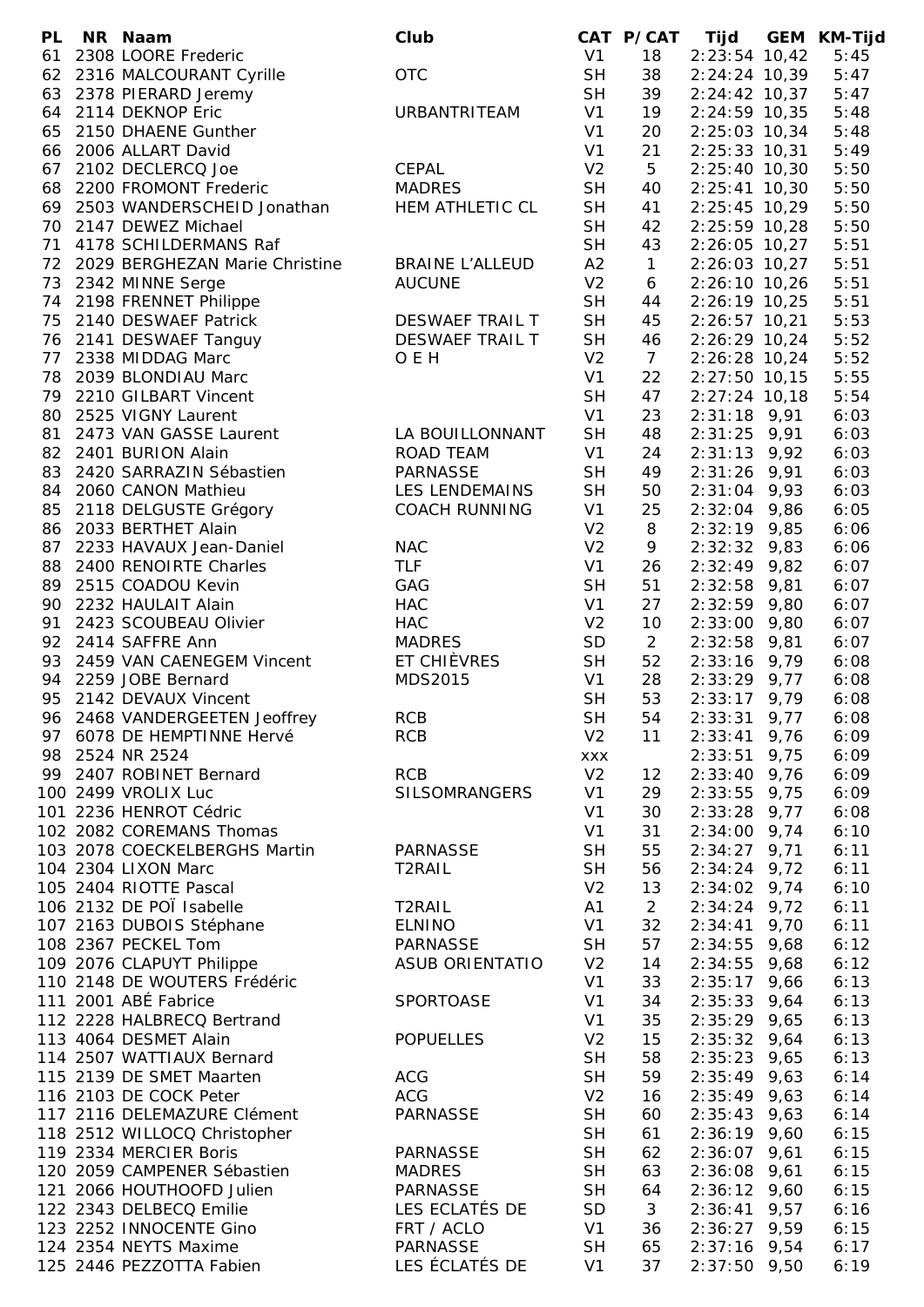| <b>PL</b> | NR Naam                                                   | Club                   |                | CAT P/CAT      | Tijd           |      | <b>GEM KM-Tijd</b> |
|-----------|-----------------------------------------------------------|------------------------|----------------|----------------|----------------|------|--------------------|
|           | 126 2306 LOMBAERT Sébastien                               | <b>RCB</b>             | <b>SH</b>      | 66             | $2:38:03$ 9,49 |      | 6:19               |
|           | 127 4188 STOCKMAN Natacha                                 |                        | A1             | 3              | $2:37:54$ 9,50 |      | 6:19               |
|           | 128 2321 MARCHAL Charles                                  | <b>TOTAL</b>           | <b>SH</b>      | 67             | $2:38:01$ 9,49 |      | 6:19               |
|           | 129 2155 DILBECK Vincent                                  | <b>FLYING PENGUINS</b> | V1             | 38             | $2:38:27$ 9,47 |      | 6:20               |
|           | 130 2056 BRUNIN Adrien                                    | <b>MAP</b>             | <b>SH</b>      | 68             | $2:38:27$ 9,47 |      | 6:20               |
|           | 131 2502 WALRAVENS Jonathan                               |                        | <b>SH</b>      | 69             | 2:38:35        | 9,46 | 6:21               |
|           | 132 2431 SEVRIN Antoine                                   |                        | V <sub>1</sub> | 39             | $2:38:44$ 9,45 |      | 6:21               |
|           | 133 2038 BLONDEAU Pierre                                  |                        | <b>SH</b>      | 70             | $2:38:46$ 9,45 |      | 6:21               |
|           | 134 2127 DENAYST Laurent                                  |                        | <b>SH</b>      | 71             | $2:38:40$ 9,45 |      | 6:21               |
|           | 135 2035 BIERNAUX Kevin                                   | <b>PARNASSE</b>        | <b>SH</b>      | 72             | $2:38:23$ 9,47 |      | 6:20               |
|           | 136 2497 VIVILLE Marc                                     |                        | V <sub>3</sub> | $\mathbf{1}$   | $2:39:01$ 9,43 |      | 6:22               |
|           | 137 2224 GRUMERMER Christophe                             |                        | V <sub>1</sub> | 40             | 2:39:51        | 9,38 | 6:24               |
|           | 138 2315 MALBRECQ Bernard                                 | THEODO TEMPO           | V <sub>2</sub> | 17             | $2:39:54$ 9,38 |      | 6:24               |
|           | 139 2241 HEYMANS Stéphane                                 | <b>NEANT</b>           | V <sub>1</sub> | 41             | $2:40:01$ 9,37 |      | 6:24               |
|           | 140 2246 HOST Delphine                                    |                        | <b>SD</b>      | 4              | $2:40:20$ 9,36 |      | 6:25               |
|           | 141 2504 WANNEZ Amaury                                    | <b>CRAZY WHEELS TO</b> | V1             | 42             | $2:40:14$ 9,36 |      | 6:25               |
|           | 142 4052 DELEPINE Antoine                                 | <b>TURBO</b>           | <b>SH</b>      | 73             | $2:41:07$ 9,31 |      | 6:27               |
|           | 143 2223 GRUMERMER Christian                              |                        | <b>SH</b>      | 74             | $2:41:26$ 9,29 |      | 6:27               |
|           | 144 2080 COMBES Nicolas                                   |                        | <b>SH</b>      | 75             | $2:41:41$ 9,28 |      | 6:28               |
|           | 145 2171 DUQUESNE Emmanuel                                |                        | <b>SH</b>      | 76             | $2:42:45$ 9,22 |      | 6:31               |
|           | 146 2351 MUSIALOWSKA Ewa                                  | CEPAL                  | <b>SD</b>      | 5              | $2:42:32$ 9,23 |      | 6:30               |
|           | 147 2026 BAUWENS Philippe                                 | CABW/NAC               | V <sub>2</sub> | 18             | $2:43:41$ 9,16 |      | 6:33               |
|           |                                                           |                        | V1             | 43             |                |      | 6:33               |
|           | 148 2391 QUERTEMONT Christophe<br>149 2328 MARTIN Joachim |                        | <b>SH</b>      |                | $2:43:37$ 9,17 |      | 6:34               |
|           |                                                           | <b>PARNASSE</b>        |                | 77             | $2:44:09$ 9,14 |      |                    |
|           | 150 4031 CEULEMANS Bernard                                | CABW                   | V <sub>1</sub> | 44             | $2:44:37$ 9,11 |      | 6:35               |
|           | 151 2238 HÉRION Eric                                      | <b>FANAJOG</b>         | V <sub>3</sub> | $\overline{a}$ | $2:44:54$ 9,10 |      | 6:36               |
|           | 152 2037 BLASZKIEWICZ Jamie                               | PARNASSE               | <b>SH</b>      | 78             | $2:44:31$ 9,12 |      | 6:35               |
|           | 153 2513 ZIELINSKI Frédéric                               |                        | <b>SH</b>      | 79             | $2:45:13$ 9,08 |      | 6:37               |
|           | 154 2528 DAENEKYNT Isabel                                 |                        | A1             | 4              | $2:42:56$ 9,21 |      | 6:31               |
|           | 155 2358 OOGHE Jonathan                                   | <b>PARNASSE</b>        | <b>SH</b>      | 80             | $2:45:03$ 9,09 |      | 6:36               |
|           | 156 2179 ENGELS Marc                                      |                        | V <sub>2</sub> | 19             | $2:44:51$ 9,10 |      | 6:36               |
|           | 157 2206 GERARD Côme                                      | <b>PARNASSE</b>        | <b>SH</b>      | 81             | $2:45:18$ 9,07 |      | 6:37               |
|           | 158 2149 DEWULF Isabelle                                  |                        | SD             | 6              | $2:45:20$ 9,07 |      | 6:37               |
|           | 159 2505 WANTY Catherine                                  | FRT BINCHE             | A1             | 5              | $2:45:06$ 9,09 |      | 6:36               |
|           | 160 2177 EECKHOUT Marc                                    | J.E.T                  | V <sub>1</sub> | 45             | $2:45:34$ 9,06 |      | 6:37               |
|           | 161 2478 VAN NIEUWENHUYZE Eric                            | <b>LIMACE</b>          | V <sub>1</sub> | 46             | 2:46:28        | 9,01 | 6:40               |
|           | 162 2490 VERHEYE Marie                                    | <b>CEPAL</b>           | <b>SD</b>      | $\overline{7}$ | $2:46:03$ 9,03 |      | 6:39               |
|           | 163 2202 GAILLARD Mikael                                  |                        | <b>SH</b>      | 82             | 2:46:11        | 9,03 | 6:39               |
|           | 164 2121 DELOBEL Laurent                                  | ASC LMCU - HEM         | V <sub>1</sub> | 47             | $2:46:37$ 9,00 |      | 6:40               |
|           | 165 2438 LEROI Céline                                     | NAC - NIVELLES         | <b>SD</b>      | 8              | $2:46:51$ 8,99 |      | 6:40               |
|           | 166 2360 PAMART Luc                                       | LES X'PLATCH           | <b>SH</b>      | 83             | $2:46:40$ 9,00 |      | 6:40               |
|           | 167 2336 MEUNIER Philippe                                 | <b>NAC</b>             | V <sub>1</sub> | 48             | 2:46:53 8,99   |      | 6:41               |
|           | 168 2004 ADAMS Philippe                                   | <b>TEAM MADRES</b>     | V <sub>1</sub> | 49             | $2:46:53$ 8,99 |      | 6:41               |
|           | 169 2385 PIPART Grégory                                   | LES X'PLATCH           | <b>SH</b>      | 84             | 2:48:09 8,92   |      | 6:44               |
|           | 170 2214 GILLOT Gaëlle                                    | CABW                   | <b>SD</b>      | 9              | $2:48:09$ 8,92 |      | 6:44               |
|           | 171 2086 COURANT Eugène                                   |                        | V <sub>2</sub> | 20             | $2:48:17$ 8,91 |      | 6:44               |
|           | 172 2522 LENAERTS Bernadette                              | <b>ENERGY ASSISTAN</b> | A2             | $\overline{2}$ | $2:48:30$ 8,90 |      | 6:44               |
|           | 173 2186 FAY Chloé                                        |                        | SD             | 10             | $2:48:34$ 8,90 |      | 6:45               |
|           | 174 2460 VAN CAMP Laurent                                 |                        | <b>SH</b>      | 85             | $2:48:34$ 8,90 |      | 6:45               |
|           | 175 4131 MACHIELS Heidi                                   | <b>GANT</b>            | A1             | 6              | $2:48:56$ 8,88 |      | 6:45               |
|           | 176 2180 ERNST Xavier                                     |                        | <b>SH</b>      | 86             | $2:48:46$ 8,89 |      | 6:45               |
|           | 177 2153 DI CATALDO Michel                                | CAT RUNING TEAM        | V <sub>2</sub> | 21             | $2:49:13$ 8,86 |      | 6:46               |
|           | 178 2419 SAN MIGUEL DOLZ Amaury                           | <b>PARNASSE</b>        | <b>SH</b>      | 87             | $2:49:16$ 8,86 |      | 6:46               |
|           | 179 2064 CAUCHE Nicolas                                   |                        | <b>SH</b>      | 88             | $2:49:08$ 8,87 |      | 6:46               |
|           | 180 2519 ERTVELD Eric                                     |                        | V1             | 50             | $2:50:13$ 8,81 |      | 6:49               |
|           | 181 2221 GOOSSENS Annick                                  | E.T.ENGHIEN            | A2             | 3              | $2:50:03$ 8,82 |      | 6:48               |
|           | 182 2219 GONZALEZ FERNANDEZ Lorenzo                       | PARNASSE               | <b>SH</b>      | 89             | $2:50:08$ 8,82 |      | 6:48               |
|           | 183 2474 VAN HOOTEGEM Tom                                 | IRONMANAGERS200        | <b>SH</b>      | 90             | $2:50:32$ 8,80 |      | 6:49               |
|           | 184 4007 BALESTRIE Benoit                                 | <b>TURBO</b>           | <b>SH</b>      | 91             | $2:50:38$ 8,79 |      | 6:50               |
|           | 185 2361 DE SCHUTTER Stany                                |                        | <b>SH</b>      | 92             | $2:50:30$ 8,80 |      | 6:49               |
|           | 186 2165 DUCOBU Philippe                                  |                        | V <sub>2</sub> | 22             | $2:51:06$ 8,77 |      | 6:51               |
|           | 187 2527 BUYST Nico                                       |                        | V <sub>1</sub> | 51             | $2:51:07$ 8,77 |      | 6:51               |
|           | 188 2249 HUBERT Gilles                                    |                        | <b>SH</b>      | 93             | $2:50:45$ 8,78 |      | 6:50               |
|           | 189 2345 MONFORT Philippe                                 | <b>HAC</b>             | V <sub>1</sub> | 52             | $2:51:31$ 8,75 |      | 6:52               |
|           | 190 2386 PIRARD Jean Luc                                  |                        | V <sub>1</sub> | 53             | $2:51:32$ 8,74 |      | 6:52               |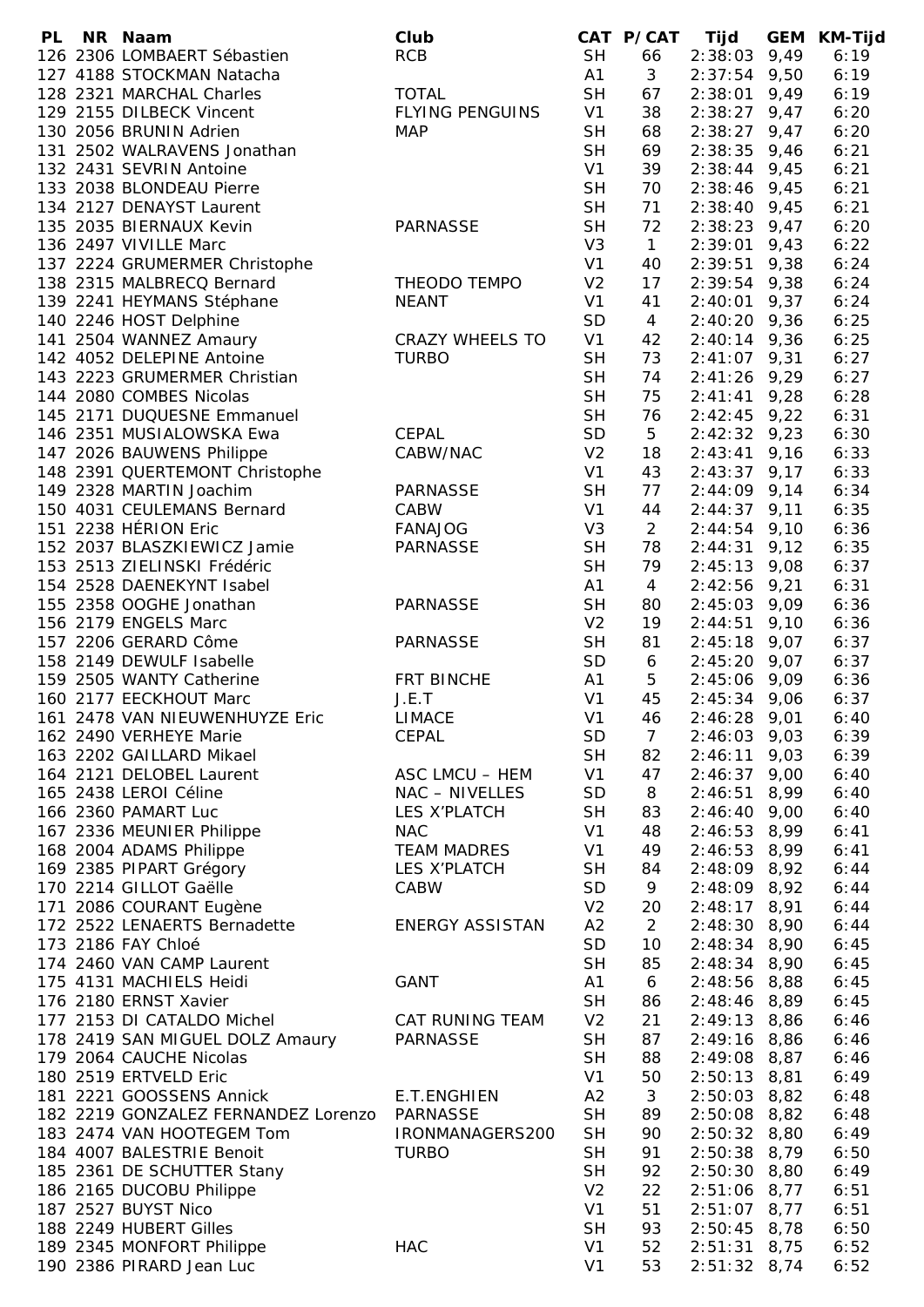| PL. | NR Naam                           | Club                       |                | CAT P/CAT      | Tijd             | GEM KM-Tijd |
|-----|-----------------------------------|----------------------------|----------------|----------------|------------------|-------------|
|     | 191 2374 PETIT Thierry            | FRT BINCHE                 | V <sub>2</sub> | 23             | $2:51:07$ 8,77   | 6:51        |
|     | 192 2376 PIERAERT Michel          |                            | V <sub>1</sub> | 54             | $2:51:06$ 8,77   | 6:51        |
|     | 193 2107 DEGROOTE Nicolaas        |                            | <b>SH</b>      | 94             | $2:51:41$ 8,74   | 6:52        |
|     | 194 2002 ABIRKANE Bilal           | PARNASSE                   | <b>SH</b>      | 95             | $2:52:08$ 8,71   | 6:53        |
|     | 195 2433 SIMÉONS Patrick          | <b>NAC</b>                 | <b>SH</b>      | 96             | $2:52:01$ 8,72   | 6:53        |
|     | 196 2030 BERRIER Grégory          | <b>HEM AC</b>              | V1             | 55             | $2:52:15$ 8,71   | 6:53        |
|     | 197 2192 FORSZPANIAK Jannick      | <b>WTDT</b>                | V <sub>1</sub> | 56             | $2:52:45$ 8,68   | 6:55        |
|     | 198 2051 BOUTRIAUX Michaël        | E.T.ENGHIEN                | <b>SH</b>      | 97             | $2:52:47$ 8,68   | 6:55        |
|     | 199 4097 HATTAS Werner            | <b>WOMMELGEM ENDUR</b>     | V <sub>2</sub> | 24             | $2:52:51$ 8,68   | 6:55        |
|     | 200 2458 VAN AKEN Corentin        | <b>PARNASSE</b>            | <b>SH</b>      | 98             | $2:53:07$ 8,66   | 6:55        |
|     | 201 2087 CRAMAR Martin            | <b>PARNASSE</b>            | <b>SH</b>      | 99             | $2:53:26$ 8,65   | 6:56        |
|     | 202 2510 WETCHI MYONGE Kevin      | PARNASSE                   | <b>SH</b>      | 100            | $2:53:12$ 8,66   | 6:56        |
|     | 203 2476 VANHUYSSE Olivier        | <b>RCB</b>                 | <b>SH</b>      | 101            | $2:53:29$ 8,65   | 6:56        |
|     | 204 2353 NERINCX Bertrand         | <b>RCB</b>                 | V <sub>1</sub> | 57             | $2:53:40$ 8,64   | 6:57        |
|     | 205 2486 VERBEURE Jonathan        |                            | <b>SH</b>      |                |                  | 6:57        |
|     | 206 2091 CUIGNET Olivier          |                            |                | 102            | $2:53:45$ 8,63   |             |
|     |                                   |                            | V <sub>1</sub> | 58             | $2:53:41$ 8,64   | 6:57        |
|     | 207 2488 VERGNET Hélène           | <b>RCB</b>                 | <b>SD</b>      | 11             | $2:53:54$ 8,63   | 6:57        |
|     | 208 6006 CARBONEZ Julien          | <b>RCB</b>                 | V <sub>2</sub> | 25             | $2:53:57$ 8,62   | 6:57        |
|     | 209 2119 DELHAYE Stephane         |                            | V1             | 59             | $2:54:05$ 8,62   | 6:58        |
|     | 210 4175 SADOINE Yves             | SELLA RONDA TEA            | V <sub>2</sub> | 26             | $2:54:21$ 8,60   | 6:58        |
|     | 211 2020 BALLANT Denis Barefoot   | <b>BAREFOOT</b>            | V <sub>2</sub> | 27             | $2:54:30$ 8,60   | 6:59        |
|     | 212 2022 BARBIEUX Jean-Luc        | <b>BORN TO RUN &amp; V</b> | V <sub>2</sub> | 28             | $2:55:13$ 8,56   | 7:01        |
|     | 213 2012 ANGÉLY Gaëtan            | <b>WATERLOO RUNNER</b>     | V <sub>3</sub> | 3              | $2:55:08$ 8,56   | 7:00        |
|     | 214 2239 HERREMANS Sven           | <b>JOGGERS BEERSEL</b>     | <b>SH</b>      | 103            | $2:55:31$ 8,55   | 7:01        |
|     | 215 4010 BARROO Sébastien         | <b>LEZARD TEAM</b>         | <b>SH</b>      | 104            | $2:55:26$ 8,55   | 7:01        |
|     | 216 2168 DUMOULIN Remy            | PARNASSE                   | <b>SH</b>      | 105            | $2:55:31$ 8,55   | 7:01        |
|     | 217 2290 VIENNE Dylan             | <b>PARNASSE</b>            | <b>SH</b>      | 106            | $2:54:27$ 8,60   | 6:59        |
|     | 218 2377 PIERARD François         |                            | <b>SH</b>      | 107            | $2:56:23$ 8,50   | 7:03        |
|     | 219 2341 MINNE Jonathan           |                            | <b>SH</b>      | 108            | $2:56:20$ 8,51   | 7:03        |
|     | 220 2025 BASTIN Simon             |                            | <b>SH</b>      | 109            | $2:56:46$ 8,49   | 7:04        |
|     | 221 2003 ABRAHAM Luc              | <b>USBW</b>                | V <sub>2</sub> | 29             | $2:56:59$ 8,48   | 7:05        |
|     | 222 2248 HSAINI Abdelouhaed       | <b>PARNASSE</b>            | <b>SH</b>      | 110            | $2:56:44$ 8,49   | 7:04        |
|     | 223 2495 VILLANCE Sophie          |                            | <b>SD</b>      | 12             | $2:57:14$ 8,46   | 7:05        |
|     | 224 2335 MERVEILLE James          | <b>PARNASSE</b>            | <b>SH</b>      | 111            | $2:57:01$ 8,47   | 7:05        |
|     | 225 2363 PARISIS Marie-Christine  | ACLO/BJB                   | A2             | $\overline{4}$ | $2:57:31$ 8,45   | 7:06        |
|     | 226 2088 CRAMPTON Stefan          |                            | <b>SH</b>      | 112            | $2:57:08$ 8,47   | 7:05        |
|     | 227 4140 MAZY Antoine             | O2 MAX                     | V <sub>1</sub> | 60             | $2:57:25$ 8,45   | 7:06        |
|     | 228 2073 CHUIAKH Sammy            | PARNASSE                   | <b>SH</b>      | 113            | $2:57:57$ 8,43   | 7:07        |
|     | 229 2240 HEYMANS Alexander        | PARNASSE                   | <b>SH</b>      | 114            | $2:58:25$ 8,41   | 7:08        |
|     | 230 2295 LEJEUNE Tom              | <b>ÉCUYERS</b>             | V <sub>1</sub> | 61             | $2:59:00$ 8,38   | 7:10        |
|     | 231 2034 BEYRA-VANNESTE Ana-Luisa |                            | A1             | $\overline{7}$ | $2:58:41$ 8,39   | 7:09        |
|     | 232 2197 FREMONT Caroline         |                            | A1             | 8              | $2:59:16$ 8,37   | 7:10        |
|     | 233 2305 LOBO Georges             |                            | V <sub>1</sub> | 62             | $2:59:24$ 8,36   | 7:11        |
|     | 234 2437 SOLAGNA Fabrice          |                            | V <sub>1</sub> | 63             | $2:59:38$ 8,35   | 7:11        |
|     | 235 2137 DERUE Ingrid             | <b>UNICEF GSK VACC</b>     | A1             | 9              | $3:00:45$ 8,30   | 7:14        |
|     | 236 2483 VAN ZELE Els             | <b>IRONMANAGERS</b>        | A1             | 10             | $3:00:56$ 8,29   | 7:14        |
|     | 237 2340 MINNE Jolan              |                            | <b>SH</b>      | 115            | $3:01:10$ 8,28   | 7:15        |
|     | 238 2482 VAN WOENSEL Gerlad       |                            | V <sub>1</sub> | 64             | $3:00:41$ 8,30   | 7:14        |
|     | 239 2279 LANNOO Michaël           |                            | <b>SH</b>      | 116            | $3:00:58$ $8,29$ | 7:14        |
|     | 240 2151 D'HERDE Marc             | CABW                       | V <sub>1</sub> | 65             | $3:00:59$ 8,29   | 7:14        |
|     | 241 2455 TURLOT Valérie           | CABW                       | A2             | 5              | $3:01:03$ 8,29   | 7:15        |
|     | 242 2516 LUCAS Romuald            |                            | V <sub>1</sub> | 66             | $3:02:23$ 8,22   | 7:18        |
|     | 243 2204 GAUPIN Julien            | <b>COMITE SPORTIF</b>      | V <sub>1</sub> | 67             | $3:03:08$ 8,19   | 7:20        |
|     | 244 2448 TERNEST Nicolas          |                            | V <sub>1</sub> | 68             | $3:03:51$ 8,16   | 7:21        |
|     | 245 4095 HAELTERS Bruno           | SELLA RONDA TEA            | V <sub>1</sub> | 69             | $3:03:49$ 8,16   | 7:21        |
|     | 246 2418 SANDERS Ronny            | MOLENLOPERS BEK            | V <sub>1</sub> | 70             | $3:03:55$ 8,16   | 7:21        |
|     | 247 2364 PARMENTIER Fanny         | FRT BINCHE                 | <b>SD</b>      | 13             | $3:03:39$ 8,17   | 7:21        |
|     | 248 2299 LEPIECE Aurelie          |                            | A1             | 11             | $3:03:31$ 8,17   | 7:20        |
|     | 249 2523 MONTAINE Benoit          |                            | V <sub>1</sub> | 71             | $3:04:40$ 8,12   | 7:23        |
|     | 250 2032 BERTE Charles-Henry      | <b>PARNASSE</b>            | <b>SH</b>      | 117            | $3:05:07$ 8,10   | 7:24        |
|     | 251 2062 CARETTE Jérémie          | <b>PARNASSE</b>            | <b>SH</b>      | 118            | $3:05:08$ 8,10   | 7:24        |
|     | 252 2166 DUMONT Caryl             | <b>NAC</b>                 | <b>SH</b>      | 119            | $3:04:48$ 8,12   | 7:24        |
|     | 253 2170 DUPONT Jean-Philippe     | <b>PARNASSE</b>            | <b>SH</b>      | 120            | $3:05:04$ 8,11   | 7:24        |
|     | 254 2487 VERDONCK Gwenaëlle       | <b>PARNASSE</b>            | <b>SD</b>      | 14             | $3:05:14$ 8,10   | 7:25        |
|     | 255 2461 VANCAUWENBERGHE Bart     | <b>WTDT</b>                | <b>SH</b>      | 121            | $3:05:52$ 8,07   | 7:26        |
|     |                                   |                            |                |                |                  |             |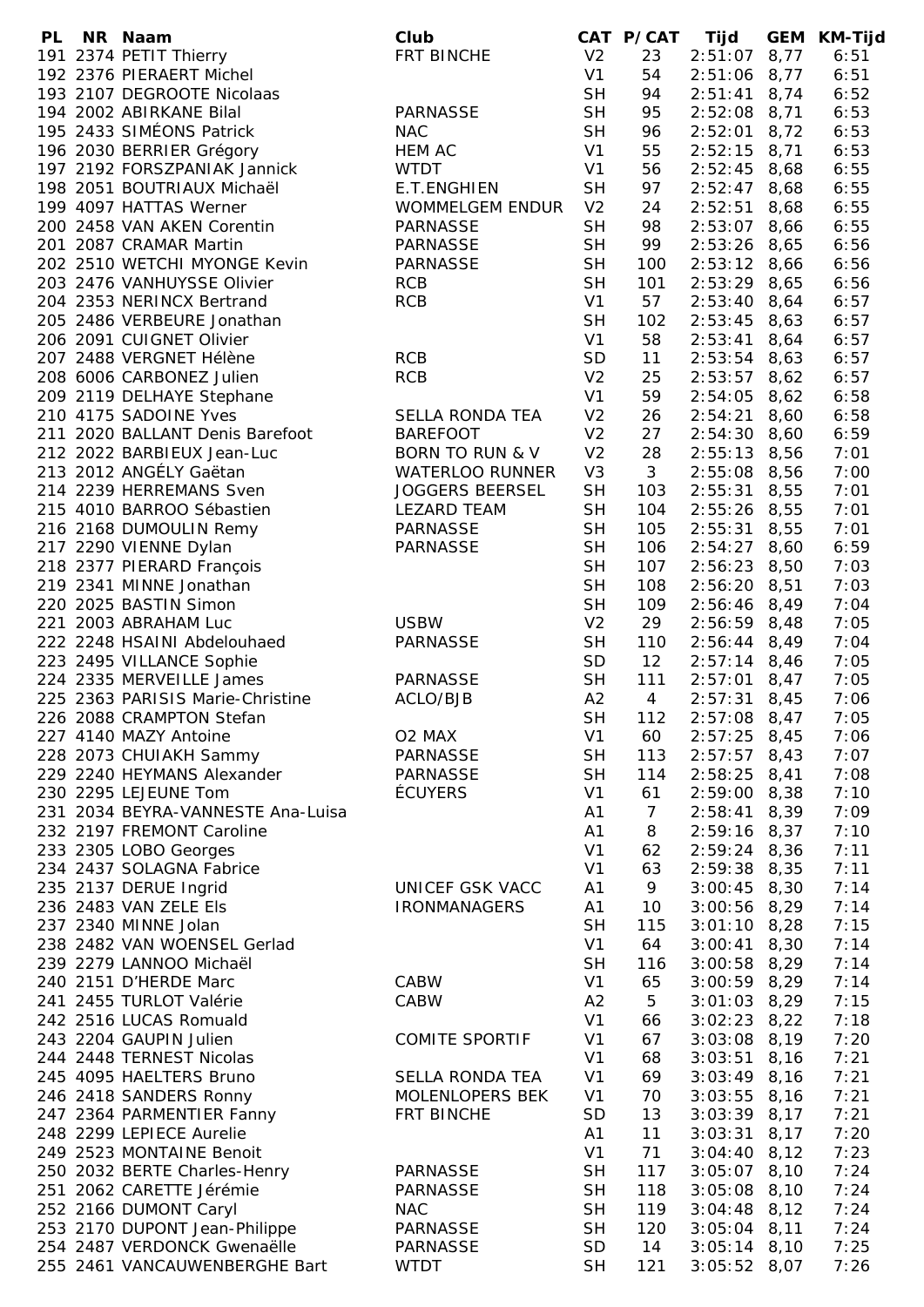| PL | NR Naam                          | Club                  |                      | CAT P/CAT      | Tijd           | GEM  | KM-Tijd      |
|----|----------------------------------|-----------------------|----------------------|----------------|----------------|------|--------------|
|    | 256 2213 GILLAIN Nicolas         |                       | <b>SH</b>            | 122            | $3:07:03$ 8,02 |      | 7:29         |
|    | 257 2196 FRANKEN Ludovic         | UN SOURIRE POUR       | <b>SH</b>            | 123            | $3:07:00$ 8,02 |      | 7:29         |
|    | 258 2257 JAVAUX Pierre           | <b>PARNASSE</b>       | <b>SH</b>            | 124            | $3:06:56$ 8,02 |      | 7:29         |
|    | 259 2253 JAMAELS David           |                       | <b>SH</b>            | 125            | $3:07:20$ 8,01 |      | 7:30         |
|    | 260 2014 ARAHOU Khalid           | PARNASSE              | <b>SH</b>            | 126            | $3:07:36$ 8,00 |      | 7:30         |
|    | 261 2178 EL GARNI Wassim         | PARNASSE              | <b>SH</b>            | 127            | $3:07:46$ 7,99 |      | 7:31         |
|    | 262 2463 VANDE GHINSTE Guillaume | PARNASSE              | <b>SH</b>            | 128            | $3:07:48$ 7,99 |      | 7:31         |
|    | 263 6079 DEVREUX Thierry         | <b>RCB</b>            | V <sub>1</sub>       | 72             | $3:08:08$ 7,97 |      | 7:32         |
|    | 264 2054 BROUXHON Raphaël        | PARNASSE              | <b>SH</b>            | 129            | $3:08:48$ 7,94 |      | 7:33         |
|    | 265 2189 FLAMME Xavier           | PARNASSE              | V1                   | 73             | $3:08:53$ 7,94 |      | 7:33         |
|    | 266 2489 VERHAEGHE Virginie      |                       | <b>SD</b>            | 15             | $3:08:50$ 7,94 |      | 7:33         |
|    | 267 2128 DENDAS Julien           |                       | <b>SH</b>            | 130            | $3:09:37$ 7,91 |      | 7:35         |
|    | 268 2317 GENNIGENS Kilian        | ECOLE DES URSUL       | <b>SH</b>            | 131            | $3:09:11$ 7,93 |      | 7:34         |
|    | 269 2227 GUYOT Thomas            |                       | <b>SH</b>            | 132            | $3:09:21$ 7,92 |      | 7:34         |
|    | 270 2135 DEREUDER David          | <b>OSMLOMME</b>       | <b>SH</b>            | 133            | $3:09:22$ 7,92 |      | 7:34         |
|    | 271 4004 ANCELLIN Christophe     |                       | V <sub>1</sub>       | 74             | $3:10:10$ 7,89 |      | 7:36         |
|    | 272 2243 HOLOFFE Didier          | <b>GÉANT VERT</b>     | V <sub>1</sub>       | 75             | $3:10:36$ 7,87 |      | 7:37         |
|    | 273 2072 CHRISTOPHE Claudine     |                       | A2                   | 6              | $3:10:12$ 7,89 |      | 7:36         |
|    | 274 2261 JOLY Michel Emile       | <b>NAC</b>            | V <sub>1</sub>       | 76             | $3:10:50$ 7,86 |      | 7:38         |
|    | 275 2209 GIANNETTO Alessandro    | PARNASSE              | <b>SH</b>            | 134            | $3:11:16$ 7,84 |      | 7:39         |
|    | 276 2284 LEBACQ Marc             |                       | V <sub>3</sub>       | $\overline{4}$ | $3:10:53$ 7,86 |      | 7:38         |
|    | 277 2109 DEGRYSE Serge           | <b>PARNASSE</b>       | V1                   | 77             | $3:11:11$ 7,85 |      | 7:39         |
|    | 278 2134 DERAUX Cécile           |                       | A1                   | 12             | $3:11:17$ 7,84 |      | 7:39         |
|    | 279 2188 FLAMAND Thierry         | LES FORREST GUM       | V <sub>1</sub>       | 78             | $3:11:17$ 7,84 |      | 7:39         |
|    | 280 2388 PLAYOUST Adrien         |                       | V <sub>1</sub>       | 79             | $3:11:22$ 7,84 |      | 7:39         |
|    | 281 2307 LONGEPEE Philippe       |                       | V <sub>2</sub>       | 30             | $3:11:37$ 7,83 |      | 7:40         |
|    | 282 2293 LEHAIRE Ivan            | J.E.T.                | V <sub>1</sub>       | 80             | $3:12:02$ 7,81 |      | 7:41         |
|    | 283 2217 GODEAU Ariane           | J.E.T.                | A1                   | 13             | $3:12:02$ 7,81 |      | 7:41         |
|    | 284 2422 SCHOONEJANS Arnaud      | PARNASSE              | <b>SH</b>            | 135            | $3:12:31$ 7,79 |      | 7:42         |
|    | 285 2424 SCOUPPE Céline          | PARNASSE DEUX A       | SD                   | 16             | $3:12:35$ 7,79 |      | 7:42         |
|    | 286 2425 SCOUPPE Gery            | <b>TRIATHLON TEAM</b> | V <sub>2</sub>       | 31             | $3:12:37$ 7,79 |      | 7:42         |
|    | 287 2291 LEGRAND Sarah           | FRT BINCHE            |                      | 14             | $3:12:41$ 7,78 |      | 7:42         |
|    |                                  |                       | A1                   |                |                |      |              |
|    | 288 2052 BRENARD Brieuc          | UN SOURIRE POUR       | <b>SH</b>            | 136            | $3:13:18$ 7,76 |      | 7:44         |
|    | 289 2097 DEBACKER Martin         |                       | <b>SH</b>            | 137            | $3:13:00$ 7,77 |      | 7:43         |
|    | 290 2256 JAUMOT Manon            |                       | SD<br>V <sub>1</sub> | 17<br>81       | $3:12:59$ 7,77 |      | 7:43<br>7:43 |
|    | 291 2024 BASIBEI Dimitri         |                       |                      |                | 3:12:52        | 7,78 |              |
|    | 292 2390 QUAGHEBEUR Anne         | <b>PARNASSE</b>       | <b>SD</b>            | 18             | 3:13:23        | 7,76 | 7:44         |
|    | 293 4222 VERMEULEN Guy           | <b>WACOO TRAILERS</b> | V <sub>1</sub>       | 82             | 3:13:29        | 7,75 | 7:44         |
|    | 294 2222 GROSSMANN Bruno         | CABW                  | V <sub>1</sub>       | 83             | 3:13:25        | 7,76 | 7:44         |
|    | 295 2344 MOIENS David            |                       | <b>SH</b>            | 138            | 3:14:23        | 7,72 | 7:47         |
|    | 296 2346 MONTULET Stephan        |                       | V <sub>2</sub>       | 32             | $3:14:19$ 7,72 |      | 7:46         |
|    | 297 2441 STEVENS Alain           |                       | V <sub>1</sub>       | 84             | 3:14:17        | 7,72 | 7:46         |
|    | 298 2133 DERASSE Albert          |                       | V <sub>2</sub>       | 33             | 3:14:20        | 7,72 | 7:46         |
|    | 299 2040 BODAUX Pierre           |                       | V <sub>3</sub>       | 5              | 3:14:20        | 7,72 | 7:46         |
|    | 300 2384 PIGNEUR Margaux         |                       | <b>SD</b>            | 19             | 3:14:20        | 7,72 | 7:46         |
|    | 301 2041 BODAUX Stéphanie        |                       | <b>SD</b>            | 20             | 3:14:47        | 7,70 | 7:47         |
|    | 302 2318 MAONT Vincent           | CÉPAL / LES COU       | <b>SH</b>            | 139            | 3:14:20        | 7,72 | 7:46         |
|    | 303 2337 MEUWIS Joël             | BORN TO RUN / C       | V <sub>2</sub>       | 34             | 3:14:19        | 7,72 | 7:46         |
|    | 304 2011 ANDRIES Yves            |                       | V <sub>1</sub>       | 85             | 3:14:20        | 7,72 | 7:46         |
|    | 305 2520 MERCATOR Dawirs         |                       | V <sub>2</sub>       | 35             | $3:14:22$ 7,72 |      | 7:46         |
|    | 306 2371 PETERS Chantal          |                       | A2                   | $\overline{7}$ | 3:14:53        | 7,70 | 7:48         |
|    | 307 2212 GILLAIN Alexandre       | <b>CPMV NALINNES</b>  | V <sub>2</sub>       | 36             | $3:14:14$ 7,72 |      | 7:46         |
|    | 308 2517 DEMACQ Jean-Louis       |                       | V <sub>1</sub>       | 86             | $3:15:02$ 7,69 |      | 7:48         |
|    | 309 2251 ILIC André              |                       | V <sub>2</sub>       | 37             | 3:15:30        | 7,67 | 7:49         |
|    | 310 2157 DOLENS Olivier          | <b>ETE</b>            | <b>SH</b>            | 140            | 3:15:30        | 7,67 | 7:49         |
|    | 311 2484 VAST Audrey             | ET ENGHIEN/FLEU       | SD                   | 21             | 3:16:07        | 7,65 | 7:51         |
|    | 312 2286 LEDUC Sébastien         | <b>BORN TO RUN</b>    | <b>SH</b>            | 141            | 3:16:08        | 7,65 | 7:51         |
|    | 313 2181 ERPICUM Benoit          |                       | <b>SH</b>            | 142            | 3:15:57        | 7,66 | 7:50         |
|    | 314 2023 BARREA Cathy            | <b>SPRINBOCKS</b>     | A1                   | 15             | 3:15:55        | 7,66 | 7:50         |
|    | 315 2396 REMIENCE Annick & Fiona | <b>TOUT LUI FAUT</b>  | A1                   | 16             | 3:16:38        | 7,63 | 7:52         |
|    | 316 2237 HENS Sarah              | <b>JAMES</b>          | A1                   | 17             | 3:17:06        | 7,61 | 7:53         |
|    | 317 2365 PARRINI Simone          |                       | V <sub>1</sub>       | 87             | 3:17:02        | 7,61 | 7:53         |
|    | 318 2098 DEBELLE Sophie          | <b>NAC</b>            | <b>SD</b>            | 22             | $3:17:49$ 7,58 |      | 7:55         |
|    | 319 2099 DEBELLE Stéphanie       | <b>NAC</b>            | <b>SD</b>            | 23             | 3:17:50        | 7,58 | 7:55         |
|    | 320 2415 SALES François          | E.T.ENGHIEN           | V <sub>2</sub>       | 38             | 3:17:31        | 7,59 | 7:54         |
|    |                                  |                       |                      |                |                |      |              |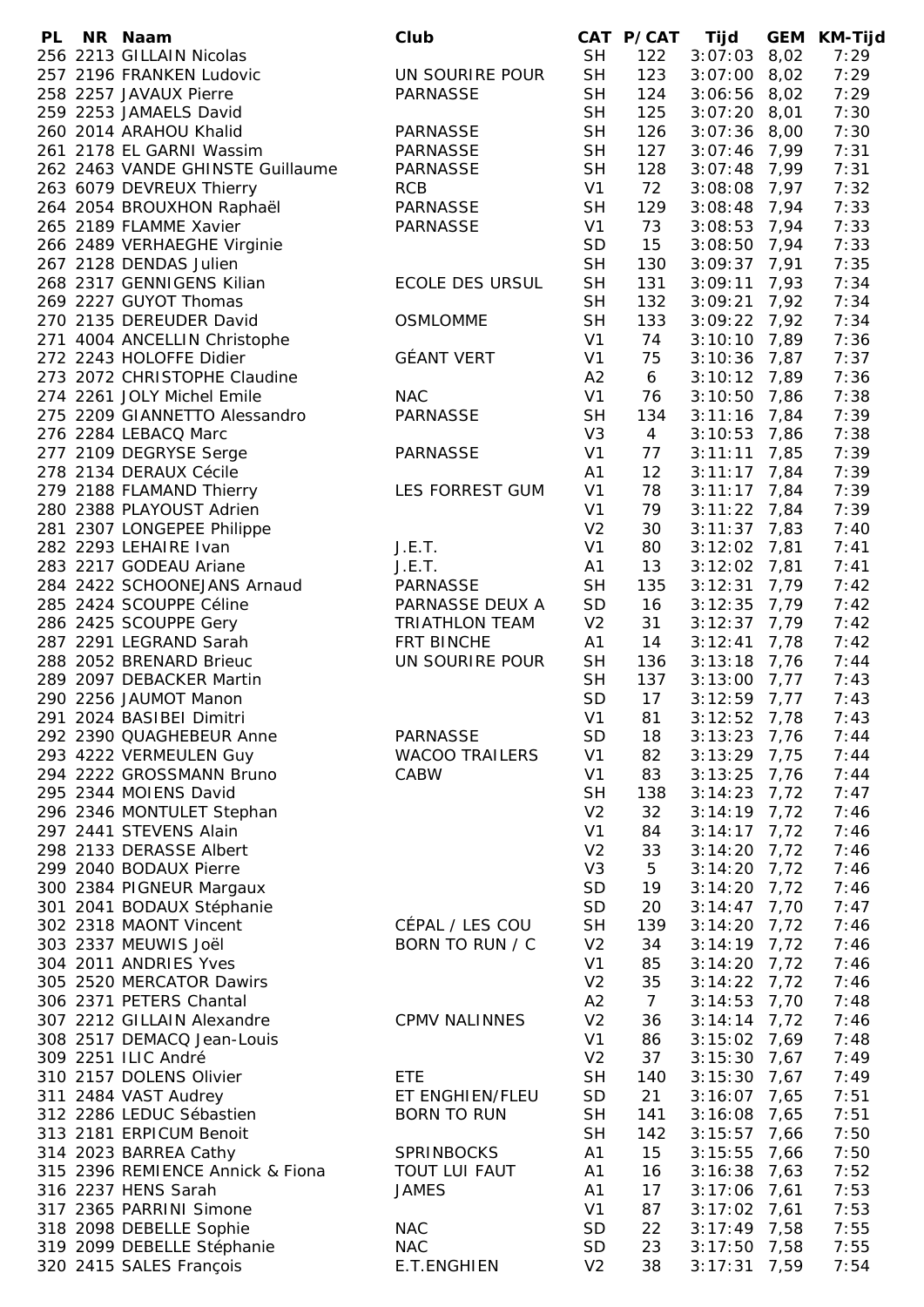| <b>PL</b> | NR Naam                             | Club                   |                | CAT P/CAT      | Tijd           |      | GEM KM-Tijd |
|-----------|-------------------------------------|------------------------|----------------|----------------|----------------|------|-------------|
|           | 321 2301 LERATE Vincianne           | <b>BORN TO RUN</b>     | A1             | 18             | $3:17:52$ 7,58 |      | 7:55        |
|           | 322 2408 RODRIGUES PIRES Michael    | <b>PARNASSE</b>        | <b>SH</b>      | 143            | $3:17:36$ 7,59 |      | 7:54        |
|           | 323 2110 DE HALLEUX Anouchka        |                        | SD             | 24             | $3:18:14$ 7,57 |      | 7:56        |
|           | 324 2190 FLANDROY Benjamin          |                        | <b>SH</b>      | 144            | $3:18:58$ 7,54 |      | 7:58        |
|           | 325 2057 BRZEZINSKI Patryk          | <b>PARNASSE</b>        | <b>SH</b>      | 145            | $3:19:04$ 7,54 |      | 7:58        |
|           | 326 2176 DUTRON Gaelle              |                        | <b>SD</b>      | 25             | $3:18:59$ 7,54 |      | 7:58        |
|           | 327 2397 REMY Jean Christophe       | X'PLATCH               | V <sub>1</sub> | 88             | $3:19:34$ 7,52 |      | 7:59        |
|           | 328 2111 DEHOUST Marianne           | THEODO TEMPO           | A2             | 8              | $3:19:59$ 7,50 |      | 8:00        |
|           | 329 2469 VANDERHAEGE Nathalie       | THEODO TEMPO           | A1             | 19             | $3:20:02$ 7,50 |      | 8:00        |
|           | 330 2432 SGALBIERO Orazio           |                        | V <sub>2</sub> | 39             | $3:20:02$ 7,50 |      | 8:00        |
|           | 331 2411 ROSENBAUM Ivan             | <b>RCB</b>             | V <sub>3</sub> | 6              | $3:20:31$ 7,48 |      | 8:01        |
|           | 332 2466 VANDEN BROECK Philippe     | <b>JAMES LLN</b>       | V <sub>1</sub> | 89             | 3:21:56        | 7,43 | 8:05        |
|           | 333 2096 DASSONVILLE Michele        | THEODO TEMPO           | A2             | 9              | $3:22:16$ 7,42 |      | 8:05        |
|           | 334 2452 TOPART Andre               | THEODO TEMPO           | V <sub>2</sub> | 40             | $3:22:17$ 7,42 |      | 8:05        |
|           | 335 2234 COUSSEMENT Valerie         |                        | <b>SD</b>      | 26             | $3:22:19$ 7,41 |      | 8:06        |
|           | 336 2009 ANDALUZ LOACHAMIN Jonathan | <b>PARNASSE</b>        | <b>SH</b>      | 146            | $3:22:17$ 7,42 |      | 8:05        |
|           | 337 2409 RODRIGUEZ Jose             |                        | V <sub>1</sub> | 90             | $3:22:36$ 7,40 |      | 8:06        |
|           | 338 2090 CROHIN Gaetan              |                        | <b>SH</b>      | 147            | $3:22:40$ 7,40 |      | 8:06        |
|           | 339 2172 DI MARTINO Nicolas         |                        | <b>SH</b>      | 148            | $3:23:45$ 7,36 |      | 8:09        |
|           | 340 2053 BRIENS Jérôme              | <b>RCB</b>             | V <sub>1</sub> | 91             | $3:23:25$ 7,37 |      | 8:08        |
|           | 341 2203 GALARZA Juan               | <b>PARNASSE</b>        | <b>SH</b>      |                |                |      |             |
|           |                                     |                        |                | 149            | $3:23:56$ 7,36 |      | 8:09        |
|           | 342 2195 FOSTER Hilda               | O.E.H.                 | A <sub>3</sub> | $\mathbf{1}$   | $3:23:57$ 7,35 |      | 8:09        |
|           | 343 4163 PLETINCKX Martine          | <b>CEPAL</b>           | A <sub>3</sub> | $\overline{2}$ | $3:24:20$ 7,34 |      | 8:10        |
|           | 344 2156 DIRICQ Dominique           | CABW-SECTION TR        | V <sub>2</sub> | 41             | $3:25:02$ 7,32 |      | 8:12        |
|           | 345 2044 BONIER Virginie            | CRAZY WHEELS TO        | <b>SD</b>      | 27             | $3:25:09$ 7,31 |      | 8:12        |
|           | 346 2369 PEIRLINCK Nelly            |                        | A1             | 20             | $3:25:26$ 7,30 |      | 8:13        |
|           | 347 2481 VAN VARENBERGH Frank       |                        | V <sub>2</sub> | 42             | $3:25:27$ 7,30 |      | 8:13        |
|           | 348 2372 PETIT Morgane              | <b>PARNASSE</b>        | <b>SD</b>      | 28             | $3:25:33$ 7,30 |      | 8:13        |
|           | 349 4125 LEMPEREUR Jean             |                        | V <sub>2</sub> | 43             | $3:25:33$ 7,30 |      | 8:13        |
|           | 350 4186 STEVENS Elena              | <b>HUCH</b>            | <b>SD</b>      | 29             | $3:25:33$ 7,30 |      | 8:13        |
|           | 351 2356 NOULET Sandrine            |                        | <b>SD</b>      | 30             | $3:26:07$ 7,28 |      | 8:15        |
|           | 352 2084 CORRIER Christine          |                        | A2             | 10             | $3:26:42$ 7,26 |      | 8:16        |
|           | 353 2480 VANSTRAELEN David          | PARNASSE               | <b>SH</b>      | 150            | $3:26:39$ 7,26 |      | 8:16        |
|           | 354 2402 RICCOBON Giuliano          | <b>PARNASSE</b>        | <b>SH</b>      | 151            | $3:26:42$ 7,26 |      | 8:16        |
|           | 355 2314 MAHIEU Bart                | <b>OEH</b>             | V <sub>1</sub> | 92             | $3:26:26$ 7,27 |      | 8:15        |
|           | 356 2146 DE WEERDT Lieve            | LEEUWERIK              | <b>SD</b>      | 31             | 3:26:41        | 7,26 | 8:16        |
|           | 357 2100 DEBLIQUY Michael           |                        | <b>SH</b>      | 152            | 3:27:20        | 7,23 | 8:18        |
|           | 358 2070 CHRISTIAENS Cecille        | OEH                    | A1             | 21             | 3:27:41        | 7,22 | 8:18        |
|           | 359 2280 LARIELLE Catherine         |                        | <b>SD</b>      | 32             | $3:27:47$ 7,22 |      | 8:19        |
|           | 360 2357 OLIVIER Gérald             |                        | <b>SH</b>      | 153            | 3:27:46        | 7,22 | 8:19        |
|           | 361 2112 DE JONGHE Patrick          | OEH                    | V <sub>2</sub> | 44             | $3:27:43$ 7,22 |      | 8:19        |
|           | 362 2167 DUMONT Dominique           | <b>JET</b>             | A1             | 22             | $3:28:14$ 7,20 |      | 8:20        |
|           | 363 2043 BOI Robbie                 | <b>JC AALTER</b>       | <b>SH</b>      | 154            | 3:28:46        | 7,19 | 8:21        |
|           | 364 2269 KOCHANOWICZ Ivan           | <b>JC AALTER</b>       | V <sub>1</sub> | 93             | 3:28:50        | 7,18 | 8:21        |
|           | 365 2199 FRICKELO Luc               | <b>JC AALTER</b>       | V <sub>1</sub> | 94             | 3:28:51        | 7,18 | 8:21        |
|           | 366 2348 MOUTON Pascal              | <b>JC AALTER</b>       | <b>SH</b>      | 155            | 3:28:48        | 7,18 | 8:21        |
|           | 367 2494 VIERENDEEL Rita            | LEEUWERIKEN            | A2             | 11             | 3:29:24        |      | 8:23        |
|           | 368 2313 MAGNUS Peter               |                        | V <sub>2</sub> |                |                | 7,16 |             |
|           |                                     | <b>OEH</b>             |                | 45             | 3:29:48        | 7,15 | 8:24        |
|           | 369 2500 WALCKIERS Kenneth          |                        | <b>SH</b>      | 156            | $3:30:42$ 7,12 |      | 8:26        |
|           | 370 2005 AERTS Eva                  | LEEUWERIK              | A1             | 23             | 3:30:43        | 7,12 | 8:26        |
|           | 371 2501 WALCKIERS Shana            |                        | <b>SD</b>      | 33             | 3:30:47        | 7,12 | 8:26        |
|           | 372 2145 DEVLESCHOUDERE Stephane    | <b>PARNASSE</b>        | <b>SH</b>      | 157            | $3:31:19$ 7,10 |      | 8:27        |
|           | 373 2470 VANDERHAEGEN Christian     | H.A.C.                 | V <sub>2</sub> | 46             | 3:31:33        | 7,09 | 8:28        |
|           | 374 2271 LACROIX Patrick            | CABW                   | V <sub>2</sub> | 47             | 3:32:08        | 7,07 | 8:29        |
|           | 375 2352 NANBRU Marie               | <b>FLYING PENGWETT</b> | <b>SD</b>      | 34             | 3:32:03        | 7,07 | 8:29        |
|           | 376 2108 DE GROOTE Xavier           | <b>PARNASSE</b>        | <b>SH</b>      | 158            | $3:32:22$ 7,06 |      | 8:30        |
|           | 377 2451 TITART Paul                | <b>RCB</b>             | V <sub>2</sub> | 48             | $3:31:47$ 7,08 |      | 8:28        |
|           | 378 2464 VANDEN ABEELE Patrick      |                        | V <sub>2</sub> | 49             | 3:32:27        | 7,06 | 8:30        |
|           | 379 2412 ROUSSEAU Vincent           |                        | V <sub>1</sub> | 95             | 3:32:33        | 7,06 | 8:30        |
|           | 380 2267 KIRITCHOUK Hélène          | HERGNIES A.C.          | A1             | 24             | 3:33:00        | 7,04 | 8:31        |
|           | 381 2281 LAURENT Serge              | LES GOTTIGNARDS        | V <sub>1</sub> | 96             | 3:33:35        | 7,02 | 8:33        |
|           | 382 2123 DEMEULENAERE Sophie        | THÉODO TEMPO           | A1             | 25             | $3:33:34$ 7,02 |      | 8:33        |
|           | 383 2349 MULLER Olivier             |                        | V <sub>1</sub> | 97             | 3:33:35        | 7,02 | 8:33        |
|           | 384 2205 GENINAZZI Monique          | <b>ETENGHIEN</b>       | A2             | 12             | 3:34:406,99    |      | 8:35        |
|           | 385 2410 ROLAND Philippe            | THEODO TEMPO           | V <sub>1</sub> | 98             | $3:34:56$ 6,98 |      | 8:36        |
|           |                                     |                        |                |                |                |      |             |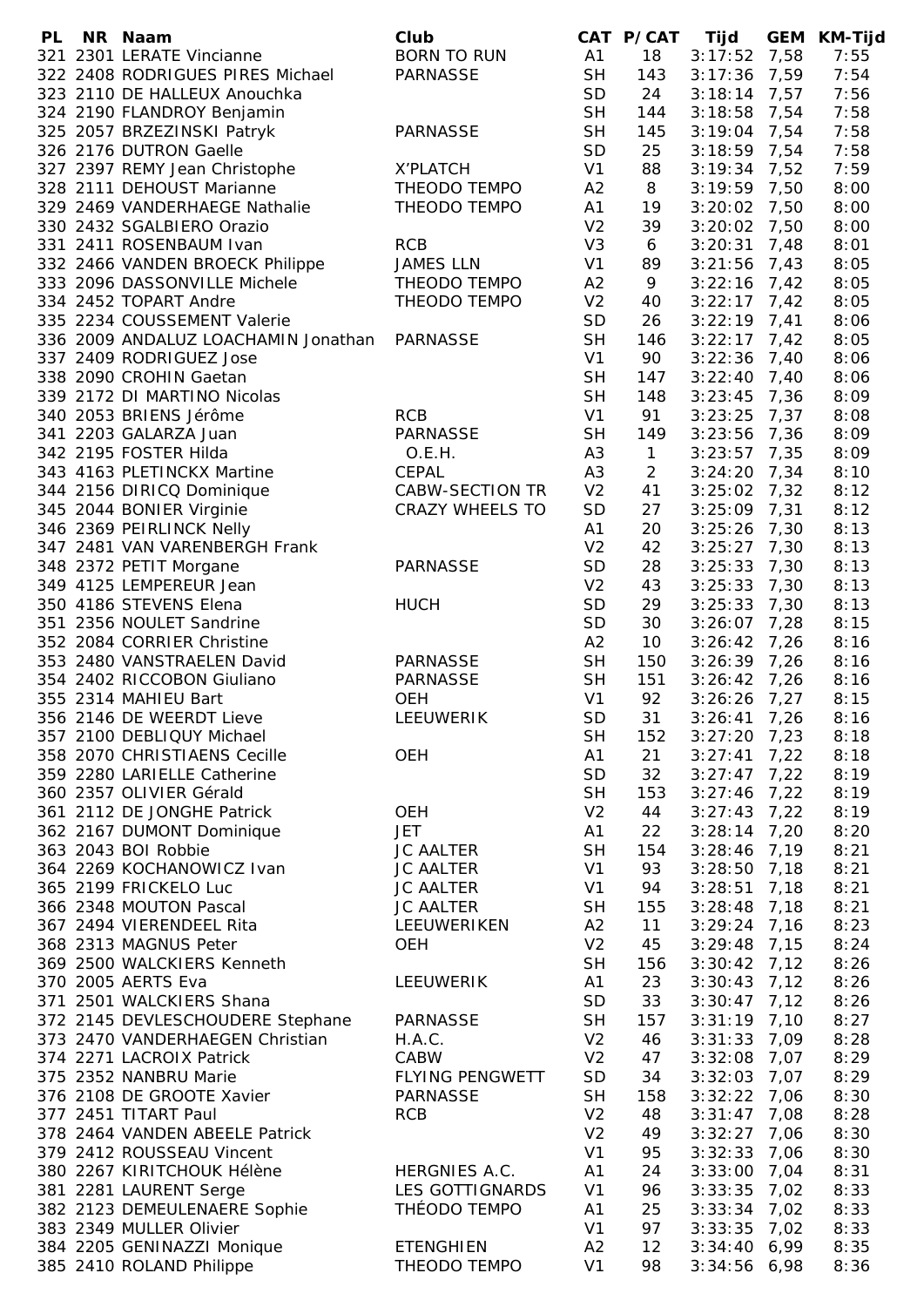| <b>PL</b> | NR Naam                           | Club                   |                | CAT P/CAT      | Tijd           | <b>GEM</b> | <b>KM-Tijd</b> |
|-----------|-----------------------------------|------------------------|----------------|----------------|----------------|------------|----------------|
|           | 386 2447 TERMOLLE Louis           | <b>JOGGANS</b>         | V <sub>3</sub> | $\overline{7}$ | 3:34:43        | 6,99       | 8:35           |
|           | 387 2260 JOIE Frédéric            | FRT BINCHE             | V <sub>1</sub> | 99             | $3:35:57$ 6,95 |            | 8:38           |
|           | 388 2255 JASPERS Romain           | <b>PARNASSE</b>        | <b>SH</b>      | 159            | $3:37:12$ 6,91 |            | 8:41           |
|           | 389 2231 HAP Antoine              | <b>PARNASSE</b>        | <b>SH</b>      | 160            | $3:37:13$ 6,91 |            | 8:41           |
|           | 390 2216 GOBLET Delphine          |                        | <b>SD</b>      | 35             | $3:37:30$ 6,90 |            | 8:42           |
|           | 391 2129 DENEEF Carine            |                        | A1             | 26             | $3:39:56$ 6,82 |            | 8:48           |
|           | 392 2300 LEPIECE Sylvie           |                        | A1             | 27             | $3:40:01$ 6,82 |            | 8:48           |
|           | 393 2492 VERSTRAETEN Eric         |                        | V <sub>2</sub> | 50             | $3:40:02$ 6,82 |            | 8:48           |
|           | 394 2081 COOSEMANS Carine         |                        | A1             | 28             | $3:40:03$ 6,82 |            | 8:48           |
|           | 395 2491 VERMUYTEN Stéphanie      |                        | <b>SD</b>      | 36             | $3:40:16$ 6,81 |            | 8:49           |
|           | 396 2368 PECORARO Stefano         | <b>PARNASSE</b>        | <b>SH</b>      | 161            | $3:40:45$ 6,80 |            | 8:50           |
|           | 397 2287 LEFEBVRE Caroline        | <b>SPTW</b>            | SD             | 37             | $3:40:33$ 6,80 |            | 8:49           |
|           | 398 2445 TASSIGNON Wim            | <b>OEH</b>             | V <sub>1</sub> | 100            | $3:40:47$ 6,79 |            | 8:50           |
|           | 399 2277 LANGLET Joël             | <b>FLYING PENGUINS</b> | V <sub>1</sub> | 101            | $3:43:36$ 6,71 |            | 8:57           |
|           | 400 2366 PARY Alain               | <b>ACLO</b>            | V <sub>2</sub> | 51             | $3:44:02$ 6,70 |            | 8:58           |
|           | 401 2215 GOBERT Simon-Pierre      | <b>PARNASSE</b>        | <b>SH</b>      | 162            | $3:44:15$ 6,69 |            | 8:58           |
|           | 402 2071 VOITURIER Adrien         |                        | <b>SH</b>      | 163            | $3:44:18$ 6,69 |            | 8:58           |
|           | 403 2161 DUBOIS Delphine          | <b>ETENGHIEN</b>       | SD             | 38             | $3:44:10$ 6,69 |            | 8:58           |
|           | 404 2399 RENAUT Jonathan          |                        | <b>SH</b>      | 164            | $3:45:29$ 6,65 |            | 9:01           |
|           | 405 2405 GLINEUR Camille          | <b>PARNASSE</b>        | SD             | 39             | $3:47:22$ 6,60 |            | 9:06           |
|           | 406 2392 RAMET Margaux            | <b>PARNASSE</b>        | <b>SD</b>      | 40             | $3:47:27$ 6,59 |            | 9:06           |
|           | 407 2430 SERVAIS Isabelle         | <b>ACLO</b>            | SD             | 41             | $3:47:26$ 6,60 |            | 9:06           |
|           | 408 2010 ANDRE Francis            |                        | V <sub>2</sub> | 52             | $3:48:26$ 6,57 |            | 9:08           |
|           | 409 2387 PIRLOT Annick            | ALLIANZ                | A1             | 29             | $3:48:52$ 6,55 |            | 9:09           |
|           | 410 2526 LAGRENET Cedric          | J.E.T.                 | <b>SH</b>      | 165            | $3:48:41$ 6,56 |            | 9:09           |
|           | 411 2182 EULAERTS Arnaud          | <b>PARNASSE</b>        | <b>SH</b>      | 166            | $3:49:56$ 6,52 |            | 9:12           |
|           | 412 2406 ROBERT Charles           |                        | <b>SH</b>      | 167            | $3:49:40$ 6,53 |            | 9:11           |
|           | 413 2417 SANCHEZ DIEZ Elias       |                        | V <sub>1</sub> | 102            | $3:49:30$ 6,54 |            | 9:11           |
|           | 414 2475 VANHORENBEKE Elodie      | <b>PARNASSE</b>        | <b>SD</b>      | 42             | $3:50:19$ 6,51 |            | 9:13           |
|           | 415 2311 LUYCKFASSEEL Pascal      |                        | V <sub>2</sub> | 53             | $3:50:27$ 6,51 |            | 9:13           |
|           | 416 2162 DUBOIS Sarah             | <b>PARNASSE</b>        | <b>SD</b>      | 43             | $3:52:02$ 6,46 |            | 9:17           |
|           | 417 2508 WERTZ Marie              |                        | <b>SD</b>      | 44             | $3:51:41$ 6,47 |            | 9:16           |
|           | 418 4040 DEBAUCHE André           |                        | <b>SH</b>      | 168            | $3:52:26$ 6,45 |            | 9:18           |
|           | 419 2511 WIDAR Mary               | <b>ETC</b>             | <b>SD</b>      | 45             | $3:54:58$ 6,38 |            | 9:24           |
|           | 420 2187 DELAUNOIS Sophie         |                        | <b>SD</b>      | 46             | $3:54:58$ 6,38 |            | 9:24           |
|           | 421 2218 GONZALEZ Daniel          |                        | V <sub>1</sub> | 103            | $3:56:04$ 6,35 |            | 9:27           |
|           | 422 2019 BAETENS Julien           | PARNASSE               | <b>SH</b>      | 169            | $3:57:05$ 6,33 |            | 9:29           |
|           | 423 2485 VAST Laurent             | E.T.ENGHIEN            | <b>SH</b>      | 170            | $3:57:56$ 6,30 |            | 9:31           |
|           | 424 2152 DIAS Mélissa             | <b>PARNASSE</b>        | <b>SD</b>      | 47             | $4:01:37$ 6,21 |            | 9:40           |
|           | 425 2309 LOWIES Marie             | <b>PARNASSE</b>        | <b>SD</b>      | 48             | $4:01:42$ 6,21 |            | 9:40           |
|           | 426 2436 SOENEN Julie             | <b>PARNASSE</b>        | <b>SD</b>      | 49             | $4:02:55$ 6,17 |            | 9:43           |
|           | 427 2465 VAN DEN BOSCH John       |                        | V <sub>1</sub> | 104            | $4:05:00$ 6,12 |            | 9:48           |
|           | 428 2498 VOKAR Caroline           | ETE D'ENGHIEN          | <b>SD</b>      | 50             | 4:06:21 6,09   |            | 9:51           |
|           | 429 2244 HOLSTEIN Frank           |                        | V <sub>2</sub> | 54             | $4:09:30$ 6,01 |            | 9:59           |
|           | 430 2245 HOLSTEN Sarah            |                        | <b>SD</b>      | 51             | 4:09:30 6,01   |            | 9:59           |
|           | 431 2027 BEAUFAYS Jérôme          |                        | <b>SH</b>      | 171            | 4:12:32 5,94   |            | 10:06          |
|           | 432 2067 CHIUSANO Maria-Teresa    | <b>ESM</b>             | A <sub>1</sub> | 30             | $4:12:32$ 5,94 |            | 10:06          |
|           | 433 2229 HAMACHE Samuel           |                        | <b>SH</b>      | 172            | $4:17:24$ 5,83 |            | 10:18          |
|           | 434 2263 KEERSMAEKERS Carmen      |                        | <b>SD</b>      | 52             | $4:22:28$ 5,72 |            | 10:30          |
|           | 435 2521 VAN CRAENENBROECK Pascal |                        | V <sub>2</sub> | 55             | $4:42:35$ 5,31 |            | 11:18          |
|           | 436 2329 MARTIN Patricia          | J.E.T.                 | A <sub>1</sub> | 31             | $4:42:44$ 5,31 |            | 11:19          |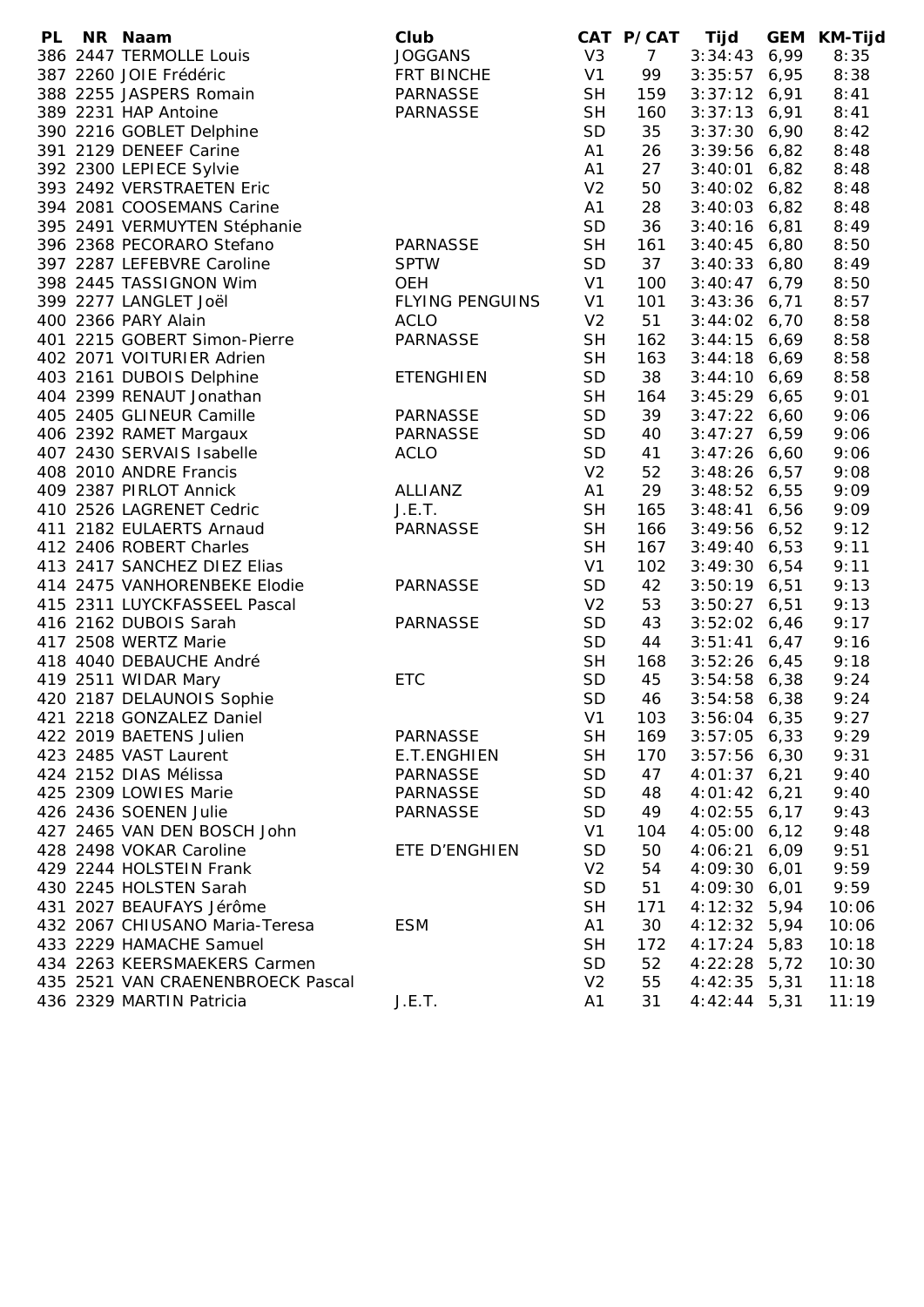## **Challenge Jogging Province de Hainaut 2014 5e Trail des Bosses Braine-le-Comte - 15 februari 2014**

**45 KM**

| PL             | NR Naam                         | Club                      |                | CAT P/CAT        | Tijd            | GEM  | KM-Tijd |
|----------------|---------------------------------|---------------------------|----------------|------------------|-----------------|------|---------|
| $\mathbf{1}$   | 4130 LOQUET Thomas              | <b>ETCHIÈVRES</b>         | <b>SH</b>      | $\mathbf{1}$     | $3:30:15$ 12,84 |      | 4:40    |
| $\overline{2}$ | 4005 ANDRIES Michael            |                           | <b>SH</b>      | $\overline{c}$   | $3:43:29$ 12,08 |      | 4:58    |
| 3              | 4041 DEBRABANDERE Lander        |                           | <b>SH</b>      | 3                | $3:44:40$ 12,02 |      | 5:00    |
| 4              | 4187 STEYAERT Ivo               |                           | V <sub>1</sub> | $\mathbf{1}$     | 4:02:13 11,15   |      | 5:23    |
| 5              | 4081 FRANCOIS Christophe        | <b>CABW TRAIL</b>         | <b>SH</b>      | $\overline{4}$   | 4:02:07 11,15   |      | 5:23    |
| 6              | 4008 BARBIER Nicolas            |                           | <b>SH</b>      | $\mathbf 5$      | 4:13:13 10,66   |      | 5:38    |
| $\overline{7}$ | 4176 SAGGIORATO Samuel          | <b>BALISE 10</b>          | <b>SH</b>      | $\boldsymbol{6}$ | 4:19:24 10,41   |      | 5:46    |
| 8              | 4223 VERMEULEN Kevin            | <b>RCB</b>                | <b>SH</b>      | $\overline{7}$   | 4:19:32 10,40   |      | 5:46    |
| 9              | 4127 LERAT Pierre-Jean          | LEZARDTEAM                | <b>SH</b>      | $\,8\,$          | 4:19:31 10,40   |      | 5:46    |
| 10             | 4154 NELISSEN Johny             |                           | V <sub>1</sub> | $\overline{2}$   | 4:19:33 10,40   |      | 5:46    |
| 11             | 4121 LEERG Olivier              |                           | <b>SH</b>      | 9                | 4:20:39 10,36   |      | 5:48    |
| 12             | 4228 VIS Marek                  |                           | <b>SH</b>      | 10               | 4:22:38 10,28   |      | 5:50    |
| 13             | 4179 SCHÖN Maarten              |                           | <b>SH</b>      | 11               | 4:22:41 10,28   |      | 5:50    |
| 14             | 4240 BOIDIN Clémant             |                           | <b>SH</b>      | 12               | 4:23:56 10,23   |      | 5:52    |
| 15             | 4045 DECORTE Patrick            | ROAD RUNNERS TO           | V <sub>2</sub> | $\mathbf{1}$     | 4:28:51 10,04   |      | 5:58    |
| 16             | 6026 JOZIASSE Giel              | AV'56                     | V <sub>2</sub> | $\overline{2}$   | 4:29:18 10,03   |      | 5:59    |
| 17             | 4074 DUMONT Mathieu             | <b>MADRES</b>             | <b>SH</b>      | 13               | 4:29:25 10,02   |      | 5:59    |
| 18             | 4067 DESTREBECQ Francois        | ET CHIÈVRES               | V <sub>1</sub> | 3                | $4:30:10$ 9,99  |      | 6:00    |
| 19             | 4135 MAILLEUX Thierry           | <b>KROEPOEK TEAM</b>      | V <sub>1</sub> | $\overline{4}$   | $4:31:47$ 9,93  |      | 6:02    |
|                | 4080 FRANCOIS Benoît            |                           |                |                  |                 |      |         |
| 20             |                                 |                           | <b>SH</b>      | 14               | $4:32:04$ 9,92  |      | 6:03    |
| 21             | 4195 TIJSTERMAN Sebastiaan      |                           | <b>SH</b>      | 15               | 4:32:41         | 9,90 | 6:04    |
| 22             | 4056 DENYS Patrick              | ROAD RUNNERS TO           | V <sub>2</sub> | 3                | 4:33:34         | 9,87 | 6:05    |
| 23             | 6060 STEVENS Yves               |                           | <b>SH</b>      | 16               | 4:33:51         | 9,86 | 6:05    |
| 24             | 4136 MARECHAL Ghislain          | X CHALLENGE               | V <sub>1</sub> | 5                | 4:35:16         | 9,81 | 6:07    |
| 25             | 4018 BLAUWART Emmanuel          | ET CHIEVRES               | V <sub>1</sub> | 6                | 4:35:41         | 9,79 | 6:08    |
| 26             | 4085 GALLE Timothy              | GENTLOOPT.BE              | <b>SH</b>      | 17               | 4:36:03         | 9,78 | 6:08    |
| 27             | 4173 ROOSEN Christophe          | <b>BEAUMONT TRIATH</b>    | V <sub>1</sub> | $\overline{7}$   | 4:37:15         | 9,74 | 6:10    |
| 28             | 4192 THOMAS Christophe          | <b>TRAKKS</b>             | <b>SH</b>      | 18               | 4:39:36         | 9,66 | 6:13    |
| 29             | 6066 TUYTTENS Carl              | <b>VELAINES</b>           | V <sub>2</sub> | 4                | 4:39:32 9,66    |      | 6:13    |
| 30             | 4009 BARRAS Thierry             | AC DAMPICOURT             | V <sub>2</sub> | 5                | 4:39:52         | 9,65 | 6:13    |
| 31             | 4168 RENAUX Thierry             |                           | <b>SH</b>      | 19               | $4:39:57$ 9,64  |      | 6:13    |
|                | 32 4248 TOURLOUSSE Jochen       |                           | <b>SH</b>      | 20               | $4:35:48$ 9,79  |      | 6:08    |
|                | 33 4247 MALDEREN Koen           |                           | <b>SH</b>      | 21               | $4:35:53$ 9,79  |      | 6:08    |
|                | 34 4177 SAMAIN Anthony          | <b>COACH RUNNING</b>      | V <sub>1</sub> | 8                | $4:42:27$ 9,56  |      | 6:17    |
|                | 35 4011 BART V Noorden          | AV 56 GOES                | V <sub>1</sub> | 9                | $4:42:39$ 9,55  |      | 6:17    |
|                | 36 4209 VAN DE WAARSENBURG Mauk |                           | V <sub>1</sub> | 10               | $4:42:55$ 9,54  |      | 6:17    |
| 37             | 4015 BEGUIN Olivier             | <b>NCFYC</b>              | <b>SH</b>      | 22               | 4:44:19 9,50    |      | 6:19    |
|                | 38 4202 VAN ASSELDONK Wilko Van |                           | V <sub>2</sub> | 6                | $4:45:34$ 9,45  |      | 6:21    |
|                | 39 4107 JONKERS Menno           | LOOPGROEP OEGST           | V <sub>1</sub> | 11               | $4:46:04$ 9,44  |      | 6:21    |
| 40             | 4174 ROOSE Tony                 | RTTH/AJA                  | V <sub>1</sub> | 12               | $4:46:50$ 9,41  |      | 6:22    |
| 41             | 4150 MUSEUR Michaël             |                           | V <sub>1</sub> | 13               | $4:47:07$ 9,40  |      | 6:23    |
| 42             | 4109 JOZIASSE Anita             | AV'56                     | A2             | $\mathbf{1}$     | 4:47:17         | 9,40 | 6:23    |
| 43             | 4143 MIUZZO Raphael             | <b>COURSE &amp; TRAIL</b> | <b>SH</b>      | 23               | 4:48:40         | 9,35 | 6:25    |
| 44             | 4103 HUREZ Romuald              |                           | V <sub>1</sub> | 14               | 4:49:17         | 9,33 | 6:26    |
| 45             | 4046 DECOUVREUR Bernard         |                           | V <sub>1</sub> | 15               | 4:49:37         | 9,32 | 6:26    |
| 46             | 4217 VAN VYVE Mathieu           |                           | <b>SH</b>      | 24               | 4:51:07         | 9,27 | 6:28    |
| 47             | 4033 CHRISTORY Clément          | ACVA - ATHLETIC           | <b>SH</b>      | 25               | 4:51:16         | 9,27 | 6:28    |
| 48             | 4075 DURITA Zolika              | J.E.T.                    | V <sub>2</sub> | $\overline{7}$   | 4:51:38         | 9,26 | 6:29    |
| 49             | 4221 VERMEERE Didier            | J.E.T.                    | V <sub>1</sub> | 16               | 4:51:41         | 9,26 | 6:29    |
|                | 4114 KRIER Benoit               | RAIDLIGHT                 | V <sub>1</sub> | 17               | 4:51:55         | 9,25 | 6:29    |
| 50             |                                 |                           |                |                  |                 |      |         |
| 51             | 4050 DEHOUX Paul                | <b>GEEN</b>               | V <sub>1</sub> | 18               | 4:52:05         | 9,24 | 6:29    |
| 52             | 4225 VIART Gilles               | THEODO TEMPO              | V <sub>1</sub> | 19               | 4:52:00         | 9,25 | 6:29    |
| 53             | 4076 EMMANUEL Cossée            |                           | V <sub>1</sub> | 20               | 4:52:16         | 9,24 | 6:30    |
| 54             | 4094 GUSTIN Eddy                |                           | V <sub>1</sub> | 21               | 4:55:28         | 9,14 | 6:34    |
| 55             | 4001 ADAM Frantz                |                           | <b>SH</b>      | 26               | 4:55:48         | 9,13 | 6:34    |
| 56             | 4159 PHILIPPART Eric            |                           | V <sub>1</sub> | 22               | 4:58:15         | 9,05 | 6:38    |
| 57             | 4120 LECONTE Simon              | ENFER DES COLLI           | <b>SH</b>      | 27               | 4:58:27         | 9,05 | 6:38    |
| 58             | 4014 BEGUIN Dimitri             |                           | V <sub>1</sub> | 23               | 4:58:39         | 9,04 | 6:38    |
|                | 59 4219 VERELLEN Franky         | $\sqrt{2}$                | <b>SH</b>      | 28               | 4:59:19         | 9,02 | 6:39    |
|                | 60 4145 MONTERO Pierre          | AXA TEAM                  | V <sub>1</sub> | 24               | $4:59:40$ 9,01  |      | 6:40    |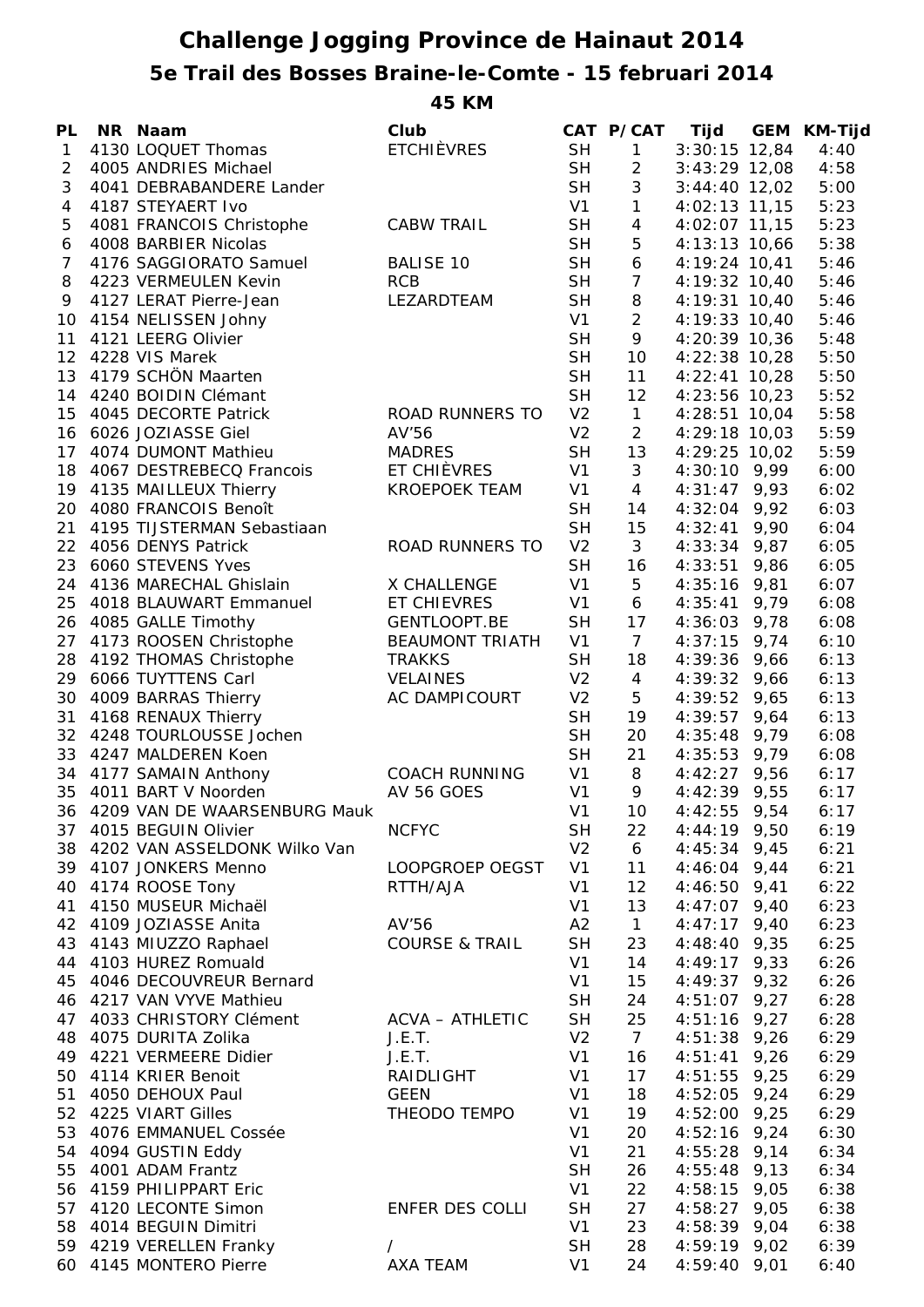| PL | NR Naam                          | Club                   |                | CAT P/CAT    | Tijd             |      | GEM KM-Tijd |
|----|----------------------------------|------------------------|----------------|--------------|------------------|------|-------------|
| 61 | 4088 GERARD Jérémy               |                        | <b>SH</b>      | 29           | $4:59:57$ 9,00   |      | 6:40        |
| 62 | 4023 BOURGOIS Michael            |                        | <b>SH</b>      | 30           | 5:01:31          | 8,95 | 6:42        |
| 63 | 4199 UREEL Johan                 | CACE                   | V <sub>2</sub> | 8            | 5:01:52 8,94     |      | 6:42        |
|    | 64 4058 DE POORTER Samuel        |                        | V <sub>1</sub> | 25           | $5:01:44$ 8,95   |      | 6:42        |
| 65 | 4065 DESPLANQUE Emmanuel         | <b>MADRES</b>          | <b>SH</b>      | 31           | $5:01:44$ 8,95   |      | 6:42        |
|    | 66 4148 MOUNEY Etienne           |                        | <b>SH</b>      | 32           | $5:02:47$ 8,92   |      | 6:44        |
|    | 67 4002 AKIHARY Roderick         |                        | <b>SH</b>      | 33           | 5:03:05 8,91     |      | 6:44        |
|    | 68 4172 ROMBAUX Didier           | FRT BINCHE             | V <sub>2</sub> | 9            | 5:05:06 8,85     |      | 6:47        |
|    | 69 4134 MAHY Denis               | <b>TITAN</b>           | <b>SH</b>      | 34           | 5:05:09 8,85     |      | 6:47        |
|    | 70 4082 FRANSAERT Cédric         | <b>TITAN</b>           | V <sub>1</sub> | 26           | $5:05:17$ 8,84   |      | 6:47        |
|    | 71 4128 LESCHAEVE Frederic       | <b>JOGGING DES FRA</b> | <b>SH</b>      | 35           | $5:05:25$ 8,84   |      | 6:47        |
|    | 72 4141 MEIRSMAN Geoffrey        | <b>JOGGANS</b>         | <b>SH</b>      | 36           | $5:05:54$ 8,83   |      | 6:48        |
| 73 | 4147 MORO Terry                  | CABW                   | V <sub>1</sub> | 27           | 5:06:01          | 8,82 | 6:48        |
| 74 | 4024 BOUT Kristof                |                        | <b>SH</b>      | 37           | $5:07:11$ 8,79   |      | 6:50        |
| 75 | 4170 ROGER Bodard                |                        | V <sub>1</sub> | 28           | $5:07:16$ 8,79   |      | 6:50        |
|    | 76 4029 BUYENS Jos               | AC GEEL                | V <sub>2</sub> | 10           | $5:07:20$ 8,79   |      | 6:50        |
| 77 | 4184 STERCKX Kris                | AC GEEL                | V <sub>1</sub> | 29           | $5:07:24$ 8,78   |      | 6:50        |
|    | 78 4212 VAN NIEUWENHOVE Philippe |                        | V <sub>1</sub> | 30           | 5:08:00 8,77     |      | 6:51        |
|    | 79 4227 VILT Olivier             |                        | V <sub>1</sub> | 31           | 5:08:11          | 8,76 | 6:51        |
| 80 | 4105 INGHELBRECHT Raf            | <b>MOLENLOPERS</b>     | V <sub>1</sub> | 32           | $5:08:18$ 8,76   |      | 6:51        |
| 81 | 4166 PRIN Fabien                 | <b>BEAUMONT TRIATH</b> | V <sub>1</sub> | 33           | $5:10:41$ 8,69   |      | 6:54        |
| 82 | 4233 WAUTERS Dirk                |                        | <b>SH</b>      | 38           | $5:11:02$ 8,68   |      | 6:55        |
| 83 | 4210 VANHOOF Fabian              | <b>FER</b>             | V <sub>1</sub> | 34           | $5:12:10$ 8,65   |      | 6:56        |
| 84 | 4084 FURNARI Roberto             | <b>JET TUBIZE</b>      | V <sub>2</sub> | 11           | $5:13:24$ 8,62   |      | 6:58        |
|    |                                  | <b>OBJ</b>             | V <sub>2</sub> |              |                  |      |             |
| 85 | 4146 MOREAU Eddy                 |                        |                | 12           | $5:14:17$ 8,59   |      | 6:59        |
| 86 | 4194 THYS Dirk                   |                        | V <sub>1</sub> | 35           | $5:14:38$ $8,58$ |      | 7:00        |
| 87 | 4049 DE GRAEF Yvan               |                        | <b>SH</b>      | 39           | $5:15:12$ 8,57   |      | 7:00        |
| 88 | 4206 VAN DE VEN Bart             |                        | <b>SH</b>      | 40           | 5:15:16 8,56     |      | 7:00        |
| 89 | 4068 DE WAN Barbara              | RCB/GAL                | A1             | $\mathbf{1}$ | $5:15:25$ 8,56   |      | 7:01        |
| 90 | 4017 BENOIT Thomas               | <b>NAC</b>             | <b>SH</b>      | 41           | $5:15:24$ 8,56   |      | 7:01        |
| 91 | 4016 BENOIT Michel               | <b>NAC</b>             | V <sub>2</sub> | 13           | $5:15:29$ 8,56   |      | 7:01        |
|    | 92 4139 MATHIEU Bruno            | <b>TEAM RAIDLIGHT</b>  | V <sub>1</sub> | 36           | 5:15:34 8,56     |      | 7:01        |
| 93 | 4028 BULTEEL Michel              | WATERLOO RUNNER        | V <sub>2</sub> | 14           | $5:15:46$ 8,55   |      | 7:01        |
|    | 94 4214 VANPOUCKE Geert          | <b>JOGGINGCLUB WEV</b> | V <sub>1</sub> | 37           | $5:16:24$ 8,53   |      | 7:02        |
| 95 | 4204 VAN DER LOGT Paul           | <b>VORRNE ATLETIEK</b> | V <sub>2</sub> | 15           | $5:16:25$ 8,53   |      | 7:02        |
| 96 | 4091 GOFFE Nicolas               | <b>NAC</b>             | <b>SH</b>      | 42           | $5:16:47$ 8,52   |      | 7:02        |
|    | 97 4226 VILAIN Bruno             |                        | V <sub>1</sub> | 38           | $5:16:59$ 8,52   |      | 7:03        |
|    | 98 4078 FAUVARQUE Thierry        |                        | V <sub>1</sub> | 39           | $5:17:07$ 8,51   |      | 7:03        |
|    | 99 4022 BOUCHER Richard          |                        | V <sub>1</sub> | 40           | 5:17:35 8,50     |      | 7:03        |
|    | 100 4155 NEUT Jérôme             |                        | <b>SH</b>      | 43           | $5:20:32$ 8,42   |      | 7:07        |
|    | 101 4129 LEVRAY Dominique        |                        | V <sub>1</sub> | 41           | $5:20:40$ 8,42   |      | 7:08        |
|    | 102 4072 DUGAUQUIER Mke          | <b>TRAKKS</b>          | <b>SH</b>      | 44           | $5:11:16$ 8,67   |      | 6:55        |
|    | 103 4235 WROBEL Philippe         |                        | <b>SH</b>      | 45           | 5:20:40          | 8,42 | 7:08        |
|    | 104 4242 LECOMTE Lionel          |                        | V <sub>1</sub> | 42           | $5:21:00$ 8,41   |      | 7:08        |
|    | 105 4180 SCHOUPPE Andy           | <b>ATT</b>             | <b>SH</b>      | 46           | 5:22:42          | 8,37 | 7:10        |
|    | 106 4086 GAUSSET Olivier         | AXA TEAM               | V <sub>1</sub> | 43           | $5:23:13$ $8,35$ |      | 7:11        |
|    | 107 4157 PEETERS Kurt            |                        | V <sub>1</sub> | 44           | 5:24:05          | 8,33 | 7:12        |
|    | 108 4032 CHARLIER Baudouin       | J.E.T.                 | V <sub>3</sub> | $\mathbf{1}$ | 5:25:08          | 8,30 | 7:14        |
|    | 109 4021 BONNET Jérôme           |                        | V <sub>1</sub> | 45           | 5:26:15          | 8,28 | 7:15        |
|    | 110 4220 VERHAEGHE Patrick       | <b>J C WARNETON</b>    | V <sub>2</sub> | 16           | 5:28:58          | 8,21 | 7:19        |
|    | 111 4183 SLABBINCK Joris         |                        | V <sub>2</sub> | 17           | $5:29:22$ 8,20   |      | 7:19        |
|    | 112 4019 BODARD Max              |                        | V <sub>2</sub> | 18           | $5:30:17$ 8,17   |      | 7:20        |
|    | 113 4208 VANDEVYVERE Bruno       | RUN TO THE HILL        | V <sub>1</sub> | 46           | $5:30:20$ 8,17   |      | 7:20        |
|    | 114 4030 CARDON Stephane         |                        | V <sub>1</sub> | 47           | $5:30:29$ 8,17   |      | 7:21        |
|    | 115 4027 BUENO Fabien            |                        | <b>SH</b>      | 47           | $5:30:29$ 8,17   |      | 7:21        |
|    | 116 4037 COCQCET Benjamin        |                        | <b>SH</b>      | 48           | $5:30:35$ 8,17   |      | 7:21        |
|    | 117 4213 VAN POEKE Yves          | CACE                   | V <sub>1</sub> | 48           | 5:32:21          | 8,12 | 7:23        |
|    | 118 4171 ROLIN Valéry            |                        | <b>SH</b>      | 49           | $5:32:40$ 8,12   |      | 7:24        |
|    | 119 4060 DE RIDDER Willem        |                        | V <sub>2</sub> | 19           | 5:38:27          | 7,98 | 7:31        |
|    | 120 4035 CLAEYS Kristof          |                        | <b>SH</b>      | 50           | 5:38:35          | 7,97 | 7:31        |
|    | 121 4246 PLAQUET Quentin         | <b>FANAJOGG</b>        | V <sub>3</sub> | 2            |                  | 7,97 | 7:32        |
|    |                                  |                        | <b>SH</b>      | 51           | 5:38:50          |      | 7:34        |
|    | 122 4048 DEFLEUR Samuel          |                        |                |              | 5:40:43          | 7,92 |             |
|    | 123 4099 HERBOTS Kris            | PLANETE RUNNING        | V <sub>1</sub> | 49           | 5:43:15          | 7,87 | 7:38        |
|    | 124 4200 VACHER Herve            |                        | V <sub>1</sub> | 50           | 5:44:41          | 7,83 | 7:40        |
|    | 125 4190 TEMMERMAN Selena        | RUNNING ON TRAI        | A1             | 2            | $5:45:24$ 7,82   |      | 7:41        |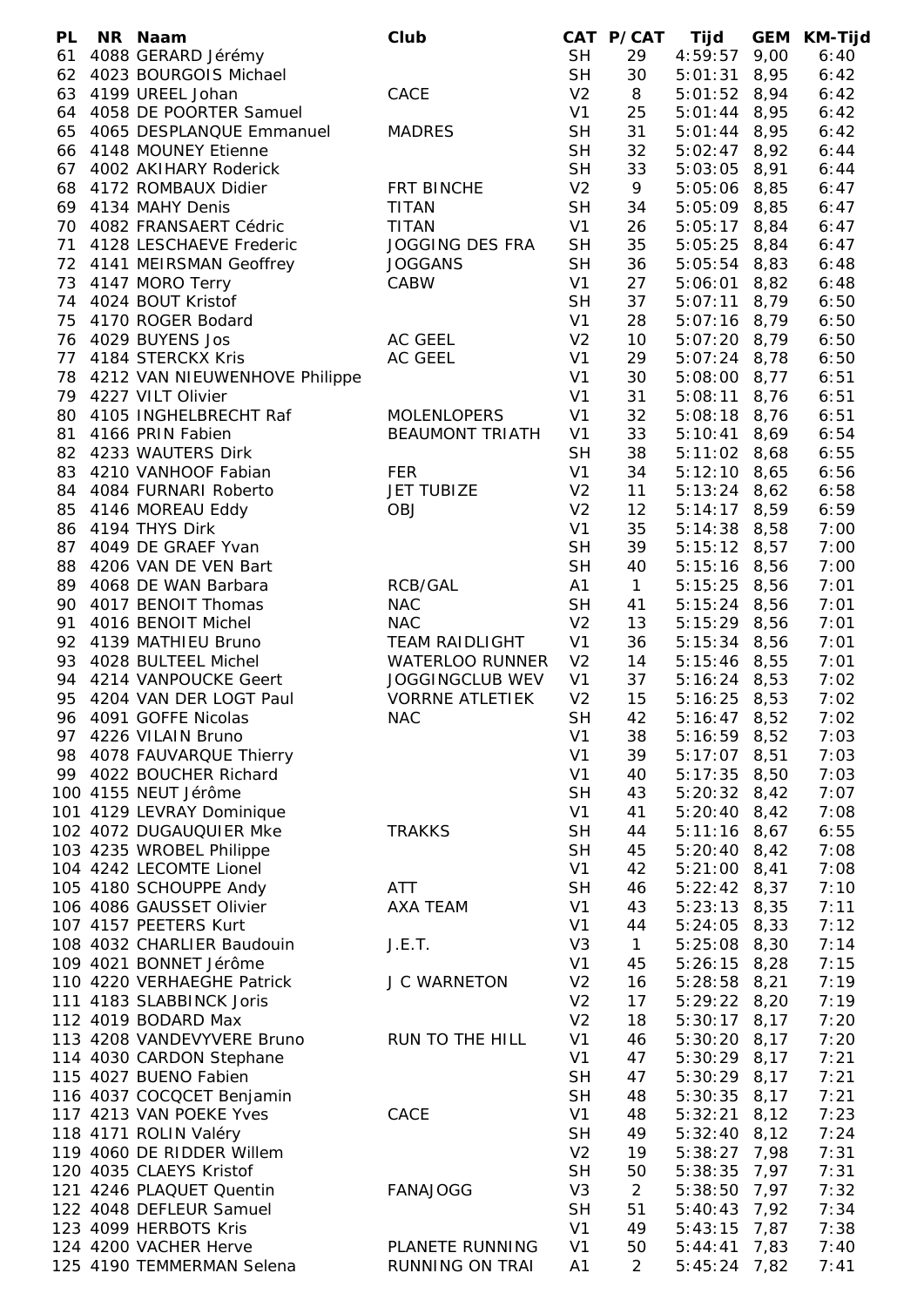| <b>PL</b> | NR Naam                          | Club                   |                | CAT P/CAT      | Tijd    | <b>GEM</b> | <b>KM-Tijd</b> |
|-----------|----------------------------------|------------------------|----------------|----------------|---------|------------|----------------|
|           | 126 4043 DE CAUSMAECKER Agnes    | <b>KREKENLOPERS SI</b> | A <sub>3</sub> | 1              | 5:45:34 | 7,81       | 7:41           |
|           | 127 4230 VROLIX Myriam           |                        | A1             | 3              | 5:45:57 | 7,80       | 7:41           |
|           | 128 4013 BEERNAERT Veerle        | <b>SMC</b>             | A1             | $\overline{4}$ | 5:46:44 | 7,79       | 7:42           |
|           | 129 4057 DEPOORTERE Ludo         | <b>FLAC WERVIK</b>     | V <sub>2</sub> | 20             | 5:46:44 | 7,79       | 7:42           |
|           | 130 4110 JUGNON Timothée         |                        | <b>SH</b>      | 52             | 5:47:28 | 7,77       | 7:43           |
|           | 131 4090 GLACET Emmanuel         | ASC LILLE METRO        | V <sub>1</sub> | 51             | 5:48:52 | 7,74       | 7:45           |
|           | 132 4197 TRGO Alain              | <b>NAC</b>             | V <sub>2</sub> | 21             | 5:49:10 | 7,73       | 7:46           |
|           | 133 4162 PLATTEEUW Steven        |                        | V <sub>1</sub> | 52             | 5:50:13 | 7,71       | 7:47           |
|           | 134 4071 DROUILLON Philippe      | <b>CABW</b>            | V <sub>1</sub> | 53             | 5:51:25 | 7,68       | 7:49           |
|           | 135 4122 LEFORT Jean-Marie       | <b>ENJAMBEE</b>        | V <sub>3</sub> | 3              | 5:51:50 | 7,67       | 7:49           |
|           | 136 4053 DEMEUR Laurent          | CABW                   | <b>SH</b>      | 53             | 5:55:02 | 7,60       | 7:53           |
|           | 137 4012 BEAUFAYS Olivier        |                        | <b>SH</b>      | 54             | 5:57:38 | 7,55       | 7:57           |
|           | 138 4055 DENUTTE Sophie          |                        | A <sub>1</sub> | 5              | 5:57:38 | 7,55       | 7:57           |
|           | 139 4193 THORON Danny            | <b>UAC CHATELINEAU</b> | V <sub>1</sub> | 54             | 5:58:38 | 7,53       | 7:58           |
|           | 140 4063 DESCHODT Samantha       |                        | A <sub>1</sub> | 6              | 6:02:59 | 7,44       | 8:04           |
|           | 141 4034 CLAEYS Jean-Marie       | <b>DAPALO</b>          | V <sub>2</sub> | 22             | 6:03:01 | 7,44       | 8:04           |
|           | 142 4083 FRUCHART Jonathan       |                        | <b>SH</b>      | 55             | 6:03:35 | 7,43       | 8:05           |
|           | 143 4124 LEMOINE Sebastien       |                        | <b>SH</b>      | 56             | 6:03:51 | 7,42       | 8:05           |
|           | 144 4244 GARAI Borbala           |                        | <b>SD</b>      | $\mathbf{1}$   | 6:05:08 | 7,39       | 8:07           |
|           | 145 4044 DECORTE Claude          |                        | V <sub>1</sub> | 55             | 6:08:19 | 7,33       | 8:11           |
|           | 146 4066 DE STAERCKE Jean-Benoit |                        | V <sub>2</sub> | 23             | 6:09:37 | 7,30       | 8:13           |
|           | 147 4239 WEUTHEN Jessica         | COOLRUNNERS-GER        | <b>SD</b>      | 2              | 6:12:21 | 7,25       | 8:16           |
|           | 148 4238 METZLER Alexander       | COOLRUNNERS-GER        | <b>SH</b>      | 57             | 6:12:23 | 7,25       | 8:17           |
|           | 149 4042 DEBROUWERE Nicolas      |                        | <b>SH</b>      | 58             | 6:15:59 | 7,18       | 8:21           |
|           | 150 4158 PEYRONNET Tommy         |                        | <b>SH</b>      | 59             | 6:16:01 | 7,18       | 8:21           |
|           | 151 4112 KERSTEN Jérôme          |                        | <b>SH</b>      | 60             | 6:16:02 | 7,18       | 8:21           |
|           | 152 4216 VAN VLASSELAER Paul     | <b>JOKA</b>            | V <sub>2</sub> | 24             | 6:16:30 | 7,17       | 8:22           |
|           | 153 4115 LACROIX Bernard         | CABW-NAC               | V3             | $\overline{4}$ | 6:18:01 | 7,14       | 8:24           |
|           | 154 4079 FAYT Claude             |                        | V3             | 5              | 6:19:37 | 7,11       | 8:26           |
|           | 155 4245 JORDANT Benoit          | <b>ARCH</b>            | V <sub>2</sub> | 25             | 6:19:40 | 7,11       | 8:26           |
|           | 156 4119 LECLERCQ Laurent        | <b>RUNNING CLUB DU</b> | V <sub>1</sub> | 56             | 6:29:30 | 6,93       | 8:39           |
|           | 157 4203 VANBELLINGEN Hans       | LES COUREURS CE        | <b>SH</b>      | 61             | 6:29:23 | 6,93       | 8:39           |
|           | 158 4205 VANDEVELDE Sebastien    |                        | V <sub>1</sub> | 57             | 6:36:01 | 6,82       | 8:48           |